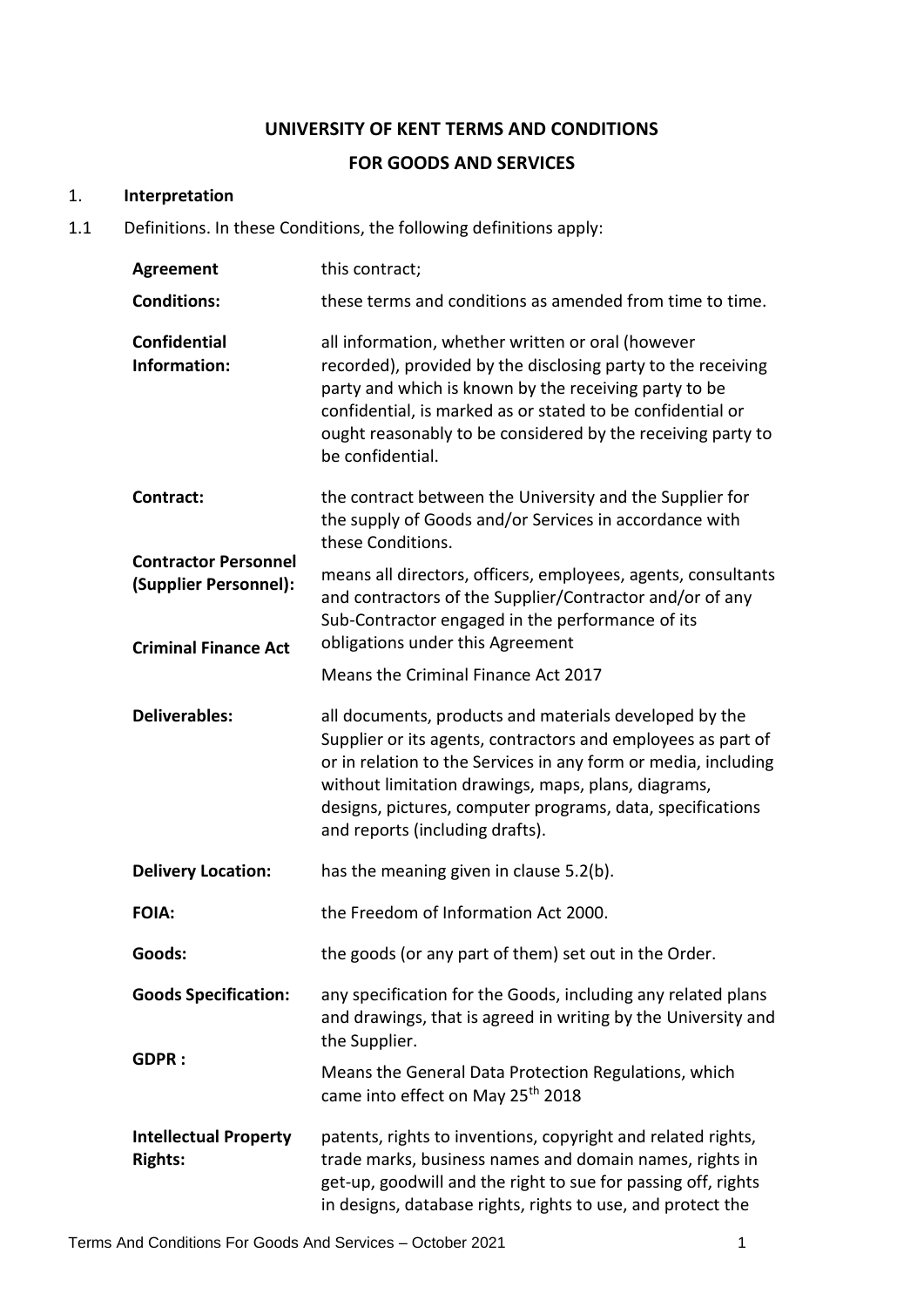|                               | confidentiality of, confidential information (including know-<br>how), and all other intellectual property rights, in each case<br>whether registered or unregistered and including all<br>applications and rights to apply for and be granted,<br>renewals or extensions of, and rights to claim priority from,<br>such rights and all similar or equivalent rights or forms of<br>protection which subsist or will subsist now or in the future<br>in any part of the world. |
|-------------------------------|--------------------------------------------------------------------------------------------------------------------------------------------------------------------------------------------------------------------------------------------------------------------------------------------------------------------------------------------------------------------------------------------------------------------------------------------------------------------------------|
| Law:                          | means any law, subordinate legislation within the<br>meaning of Section 21(1) of the Interpretation Act 1978,<br>bye-law, enforceable right within the meaning of<br>Section 2 of the European Communities Act 1972,<br>regulation, order, regulatory policy, mandatory guidance or<br>code of practice, judgment of a relevant court of law, or<br>directives or requirements with which the Contractor /<br>Supplier is bound to comply;                                     |
| Order:                        | the University's order for the supply of Goods and/or<br>Services, as set out in the University's purchase order form.                                                                                                                                                                                                                                                                                                                                                         |
| Party:                        | A Party to this agreement                                                                                                                                                                                                                                                                                                                                                                                                                                                      |
| <b>Services:</b>              | the services, including without limitation any Deliverables,<br>to be provided by the Supplier under the Contract as set out<br>in the Service Specification.                                                                                                                                                                                                                                                                                                                  |
| <b>Service Specification:</b> | the description or specification for Services agreed in<br>writing by the University and the Supplier.                                                                                                                                                                                                                                                                                                                                                                         |
| Supplier:                     | the person or firm from whom the University purchases the<br>Goods and/or Services.                                                                                                                                                                                                                                                                                                                                                                                            |
|                               |                                                                                                                                                                                                                                                                                                                                                                                                                                                                                |
| TUPE:                         | means the European Acquired Rights Directive 77/187 and<br>the Transfer of Undertakings (Protection of Employment)<br>Regulations 1981 and 2006 (as amended)                                                                                                                                                                                                                                                                                                                   |
| <b>University:</b>            | the University of Kent registered in England and Wales by<br>Royal Charter with company number RC000656.                                                                                                                                                                                                                                                                                                                                                                       |
| <b>University Materials:</b>  | has the meaning set out in clause 6.4(i).                                                                                                                                                                                                                                                                                                                                                                                                                                      |
| VAT:                          | value added tax in accordance with the provisions of the<br>Value Added Tax Act 1994.                                                                                                                                                                                                                                                                                                                                                                                          |

1.2 In these Conditions, unless the context otherwise requires: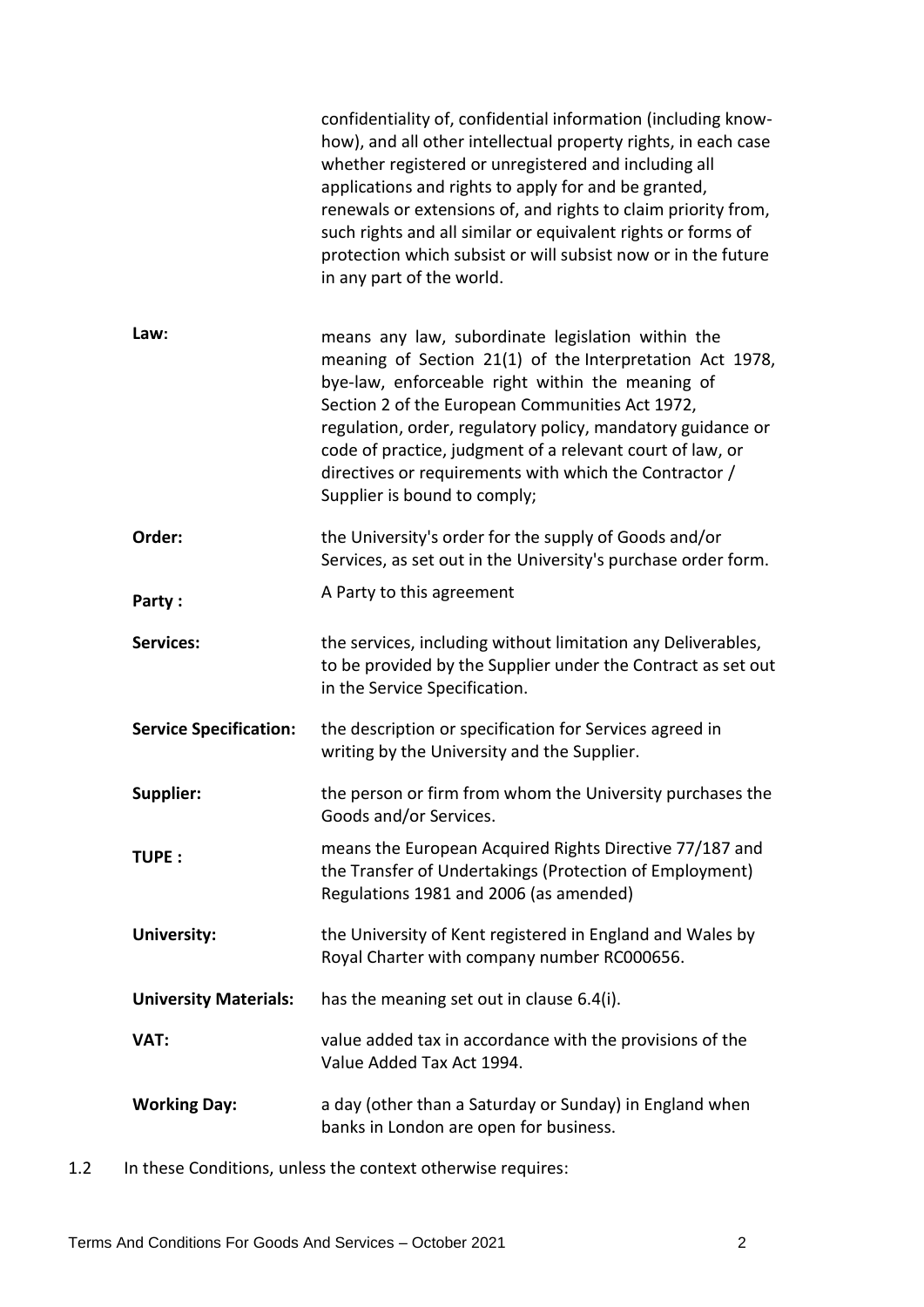- (a) a **person** includes a natural person, corporate or unincorporated body (whether or not having separate legal personality);
- (b) a references to a party includes its personal representatives, successors or permitted assigns;
- (c) any obligation on any party not to do or omit to do anything shall include an obligation not to allow that thing to be done or omitted to be done;
- (d) any reference to an enactment includes reference to that enactment as amended or replaced from time to time and to any subordinate legislation, byelaw or code of practice made under that enactment;
- (e) the word 'including' shall be understood as meaning 'including without limitation;' and
- (f) a reference to **writing** or **written** includes faxes and e-mails.

## 2. **Basis of Contract**

- 2.1 The Order constitutes an offer by the University to purchase Goods and/or Services from the Supplier in accordance with these Conditions.
- 2.2 The Order shall be deemed to be accepted on the earlier of:
	- (a) the Supplier issuing written acceptance of the Order; or
	- (b) any act by the Supplier consistent with fulfilling the Order,

at which point and on which date the Contract shall come into existence.

- 2.3 These Conditions apply to the Contract to the exclusion of any other terms that the Supplier seeks to impose or incorporate, or which are implied by trade, custom, practice or course of dealing.
- 2.4 All of these Conditions shall apply to the supply of both Goods and Services except where the application to one or the other is specified.
- 2.5 The Supplier will take reasonable steps and responsibility to protect itself from fraud, including any third parties impersonating the University to obtain goods or services by deception.
- 2.6 This Contract constitutes the entire agreement between the parties for the Services. The Supplier acknowledges that in entering into this Agreement, the Supplier has not relied on any warranty, representation statement, agreement or undertaking except those expressly set out in this Agreement. The Supplier waives any claim for breach of, or any right to rescind this Agreement in respect of, any representation which is not specifically contained in this Agreement as a warranty. However, this clause does not exclude any liability which either party may have to the other (or any right which either party may have to rescind this Agreement) in respect of any fraudulent misrepresentation or fraudulent concealment prior to the execution of this Agreement.

## 3. **Supply of Goods**

- <span id="page-2-0"></span>3.1 The Supplier shall ensure that the Goods shall:
	- (a) correspond with their description and any applicable Goods Specification;
	- (b) be of satisfactory quality (within the meaning of the Sale of Goods Act 1979) and fit for any purpose held out by the Supplier or made known to the Supplier by the University, expressly or by implication, and in this respect the University relies on the Supplier's skill and judgment;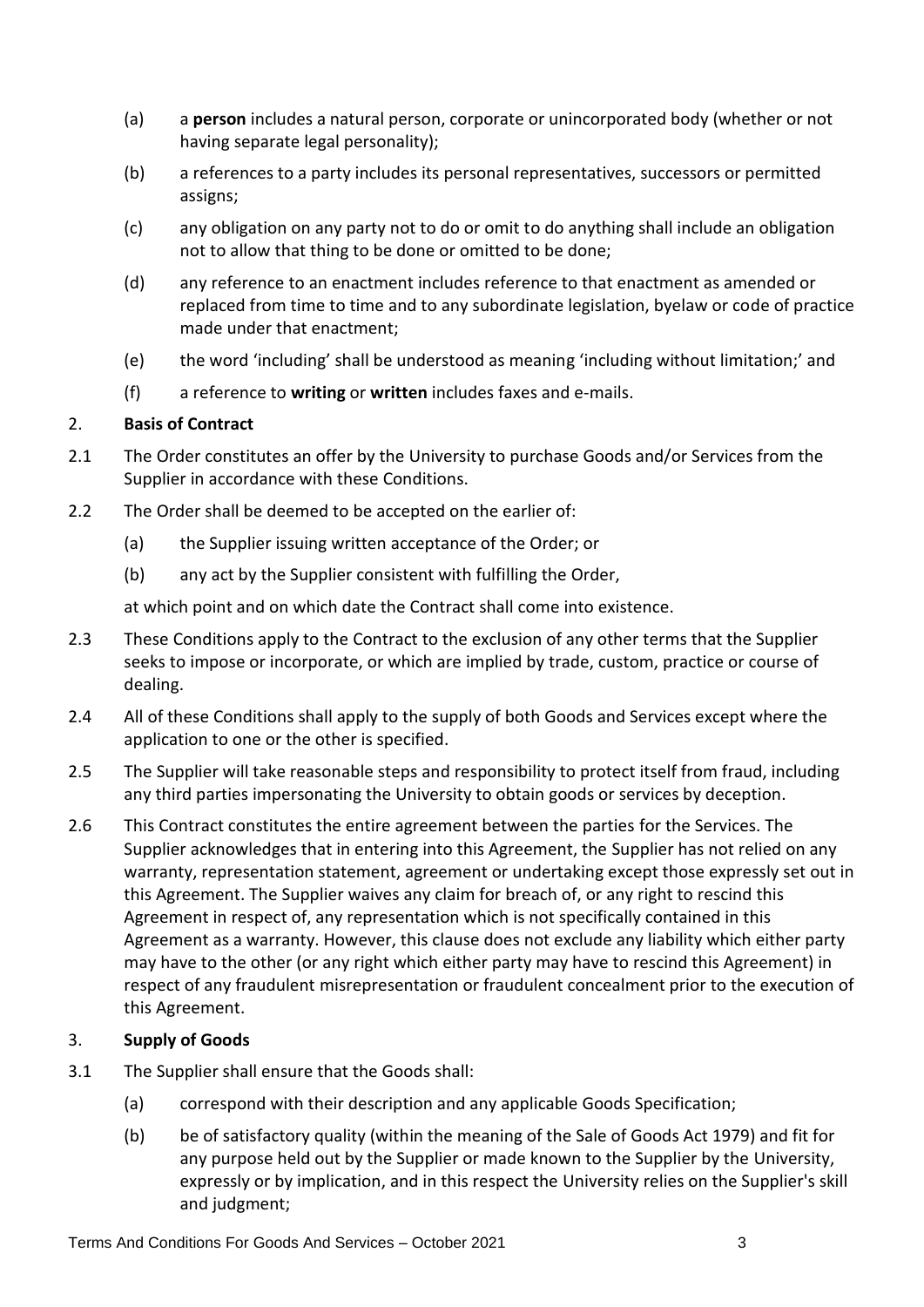- (c) be new (unless otherwise specified in the Goods Specification) and free from defects in design, materials and workmanship and remain so for 12 months after delivery; and
- (d) comply with all applicable statutory and regulatory requirements relating to the manufacture, labelling, packaging, storage, handling and delivery of the Goods.
- 3.2 The Supplier shall ensure that at all times it has and maintains all the licences, permissions, authorisations, consents and permits that it needs to carry out its obligations under the Contract in respect of the Goods.
- 3.3 The University shall have the right to inspect and test the Goods at any time before delivery. Acceptance of goods and services may be subject to User Acceptance Testing and failure of this process may result in any delivery being rejected. Such acceptance will not be withheld unreasonably.

## <span id="page-3-1"></span>4. **Cancellation**

- 4.1 The University shall have the right to cancel an Order for the Goods, or any part of the Goods, which have not yet been delivered to the University. The Cancellation shall be made in writing. The University shall pay for the Goods which have already been delivered to the University or, on the deemed date of service of the notice of cancellation, are already in transit and the costs of materials which the Supplier has purchased to fulfil the order for the Goods and which cannot be used for other orders or be returned to the supplier of those materials for a refund. For the avoidance of doubt, the University shall not be liable for any loss of anticipated profits or any consequential loss.
- 4.2 The University reserves the right to cancel an order if the date for delivery has passed and there has not been credible progress in the process of delivery, and / or in a circumstance where there is no reasonable likelihood of a timely delivery should the original and agreed date have passed.

## 5. **Delivery of Goods**

- 5.1 The Supplier shall ensure that:
	- (a) the Goods are properly packed and secured in such manner as to enable them to reach their destination in good condition;
	- (b) each delivery of the Goods is accompanied by a delivery note which shows the date of the Order, the Order number (if any), the type and quantity of the Goods, special storage instructions (if any) and, if the Goods are being delivered by instalments, the outstanding balance of Goods remaining to be delivered; and
	- (c) if the Supplier requires the University to return any packaging material for the Goods to the Supplier, that fact is clearly stated on the delivery note. Any such packaging material shall only be returned to the Supplier at the cost of the Supplier.
- <span id="page-3-0"></span>5.2 The Supplier shall deliver the Goods:
	- (a) on the date specified in the Order or, if no such date is specified, then within 30 days of the date of the Order;
	- (b) to the University's premises at University of Kent, Canterbury, Kent, CT2 7LR or such other location as is set out in the Order or as instructed by the University before delivery (**Delivery Location**);
	- (c) during the University's normal hours of business on a Working Day, or as instructed by the University.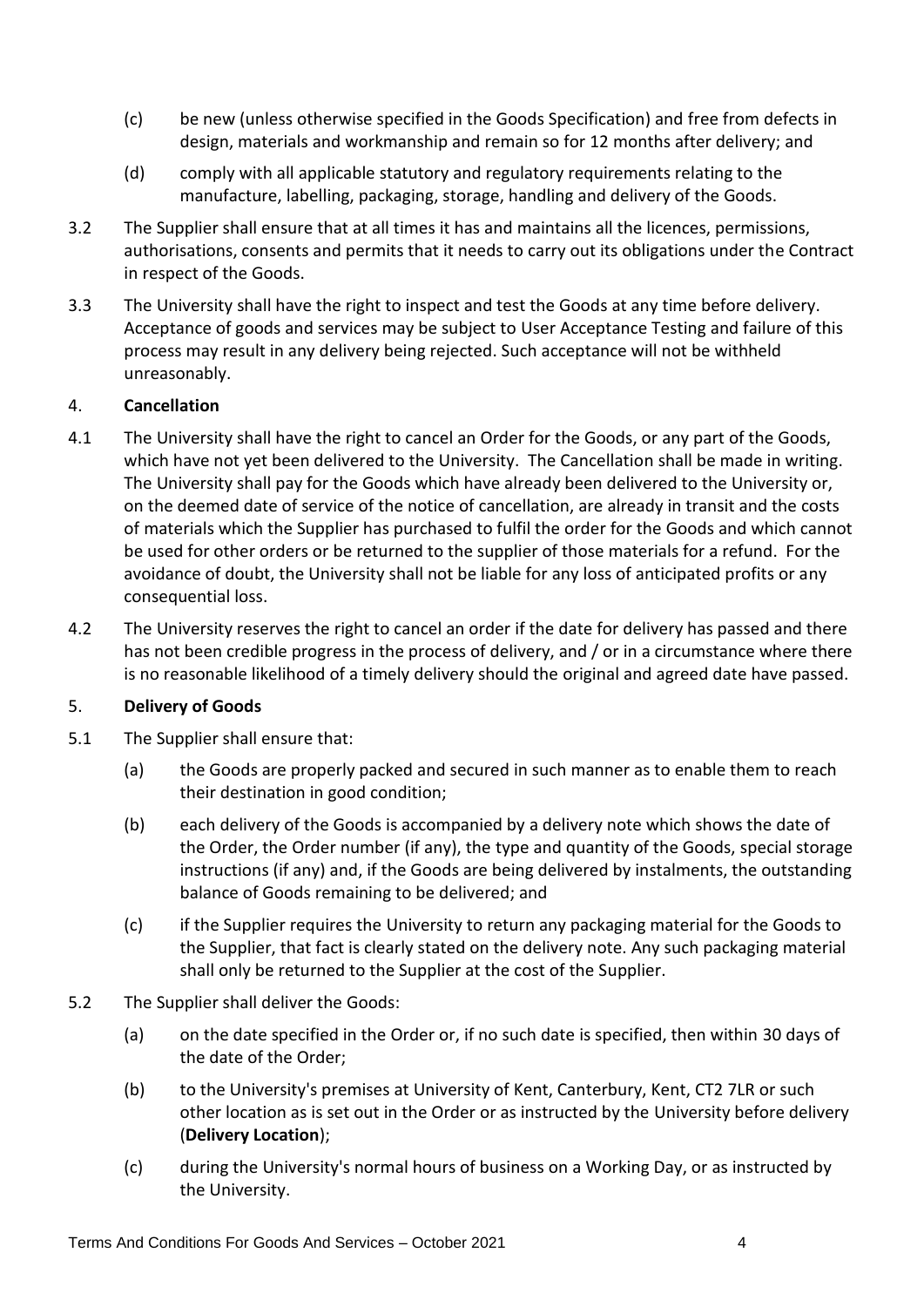- (d) For the avoidance of doubt the University has locations in Canterbury, Medway, Tonbridge, and internationally at Athens, Brussels, Paris and Rome. Request for delivery to other locations is likely to be fraudulent and it is the responsibility of the supplier to ensure that any delivery address is a valid location for legitimate receipt of the goods.
- 5.3 Delivery of the Goods shall be completed on the completion of unloading of the Goods at the Delivery Location.
- 5.4 The Supplier shall not deliver the Goods in instalments without the University's prior written consent. Where it is agreed that the Goods are delivered by instalments, they may be invoiced and paid for separately. However, failure by the Supplier to deliver any one instalment on time or at all or any defect in an instalment shall entitle the University to the remedies set out in clause [7.1.](#page-5-1)
- 5.5 Title and risk in the Goods shall pass to the University on completion of delivery.
- 5.6 It is the responsibility of the Supplier to inform the University at the first opportunity should the targeted and agreed delivery date of any Goods or Services be unachievable and to work with the University to agree the revised Delivery Date.
- 5.7 The Supplier agrees to ensure that it maintains ownership and title during transit of any Goods, and to provide insurances to compensate for any damage incurred during transportation of these Goods.
- 5.8 The University is not responsible for any late deliveries caused by any complications from Brexit, including but not limited to, importation difficulties, delays at Border Control, and the deterioration of any goods such as food, perishables, or time-sensitive items, as a result of matters outside of the Universities control. It is the responsibility of the Supplier to ensure that all importation licences and documentation is prepared for smooth transition through any and all borders, controls, checkpoints, and authorities for timely delivery.

## 6. **Supply of Services**

- 6.1 The Supplier shall from the date set out in the Order and for the duration of this Contract provide the Services to the University in accordance with the terms of the Contract.
- 6.2 The Supplier shall meet any performance dates for the Services specified in the Order or notified to the Supplier by the University.
- 6.3 The Services shall be provided for a period as stated in the contract letter or Purchase Order, subject to the University rights of earlier termination under the Terms & Conditions.
- <span id="page-4-0"></span>6.4 In providing the Services, the Supplier shall:
	- (a) co-operate with the University in all matters relating to the Services, and comply with all instructions of the University;
	- (b) perform the Services with all reasonable care, skill and diligence in accordance with good industry practice in the Supplier's industry, profession or trade;
	- (c) use personnel who are suitably skilled and experienced to perform tasks assigned to them, and in sufficient number to ensure that the Supplier's obligations are fulfilled in accordance with this Contract;
	- (d) ensure that the Services and Deliverables will conform with all descriptions and specifications set out in the Service Specification, and that the Deliverables shall be fit for any purpose expressly or impliedly made known to the Supplier by the University;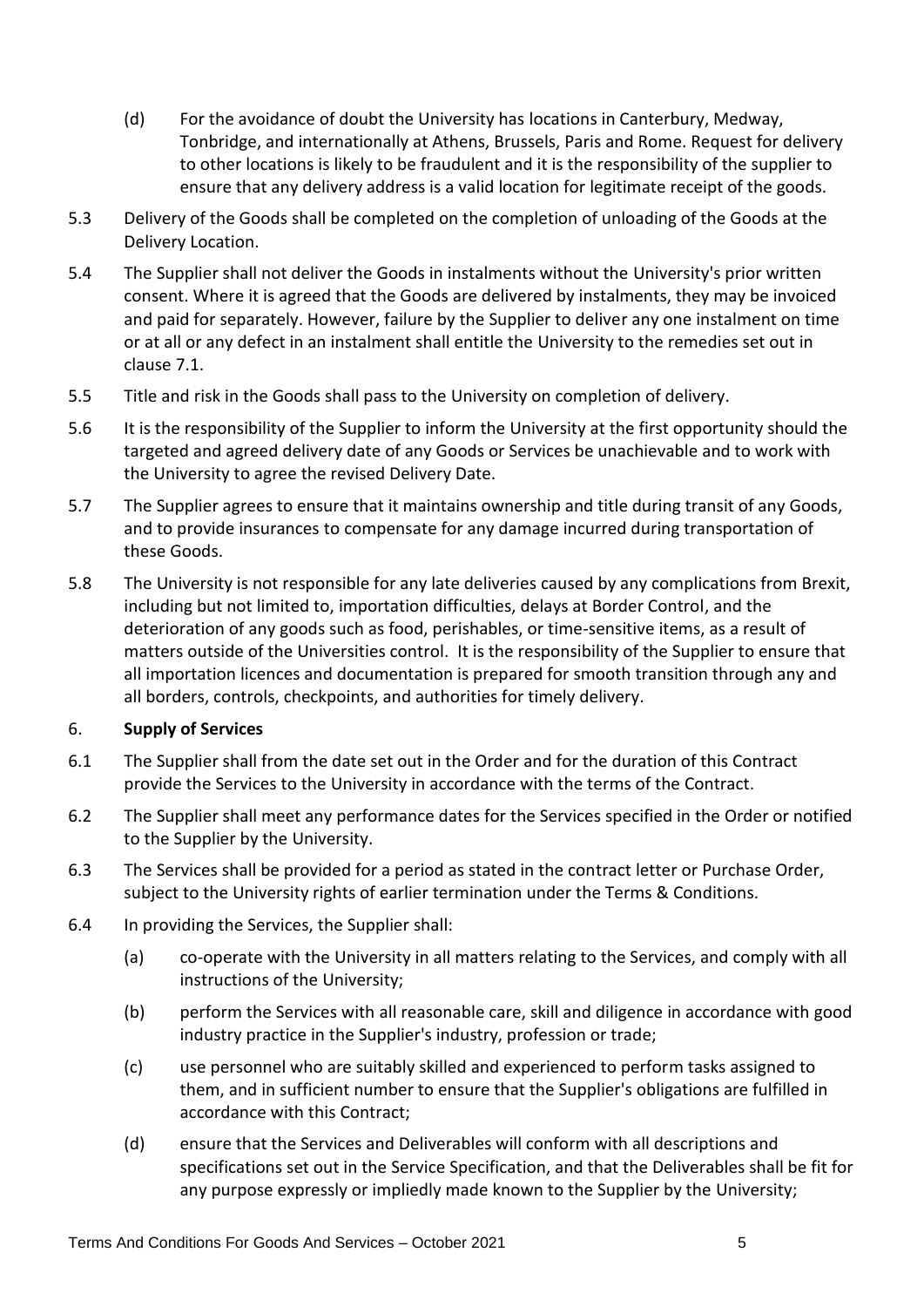- (e) provide all equipment, tools and vehicles and such other items as are required to provide the Services;
- (f) use the best quality goods, materials, standards and techniques, and ensure that the Deliverables, and all materials supplied and used in the Services or transferred to the University, will be free from defects in workmanship, installation and design;
- (g) obtain and at all times maintain all necessary licences and consents, and comply with all applicable laws and regulations;
- (h) observe all health and safety rules and regulations and any other security requirements that apply at any of the University's premises;
- <span id="page-5-0"></span>(i) hold all materials, equipment and tools, drawings, specifications and data supplied by the University to the Supplier (**University Materials**) in safe custody at its own risk, maintain the University Materials in good condition until returned to the University, and not dispose or use the University Materials other than in accordance with the University's written instructions or authorisation; and
- (j) not do or omit to do anything which may cause the University to lose any licence, authority, consent or permission upon which it relies for the purposes of conducting its business, and the Supplier acknowledges that the University may rely or act on the Services.

## 7. **University remedies**

- <span id="page-5-1"></span>7.1 If the Supplier fails to deliver the Goods and/or perform the Services by the applicable date, the University shall, without limiting its other rights or remedies, have one or more of the following rights:
	- (a) to terminate the Contract with immediate effect by giving written notice to the Supplier;
	- (b) to refuse to accept any subsequent performance of the Services and/or delivery of the Goods which the Supplier attempts to make;
	- (c) to recover from the Supplier any costs incurred by the University in obtaining substitute goods and/or services from a third party;
	- (d) where the University has paid in advance for Services that have not been provided by the Supplier and/or Goods which have not been delivered by the Supplier, to have such sums refunded by the Supplier; and
	- (e) to claim damages for any additional costs, loss or expenses incurred by the University which are in any way attributable to the Supplier's failure to meet such dates.
- 7.2 If the Supplier has delivered Goods that do not comply with the undertakings set out in clause [3.1,](#page-2-0) then, without limiting its other rights or remedies, the University shall have one or more of the following rights, whether or not it has accepted the Goods:
	- (a) to reject the Goods (in whole or in part) whether or not title has passed and to return them to the Supplier at the Supplier's own risk and expense;
	- (b) to terminate the Contract with immediate effect by giving written notice to the Supplier;
	- (c) to require the Supplier to repair or replace the rejected Goods, or to provide a full refund of the price of the rejected Goods (if paid);
	- (d) to refuse to accept any subsequent delivery of the Goods which the Supplier attempts to make;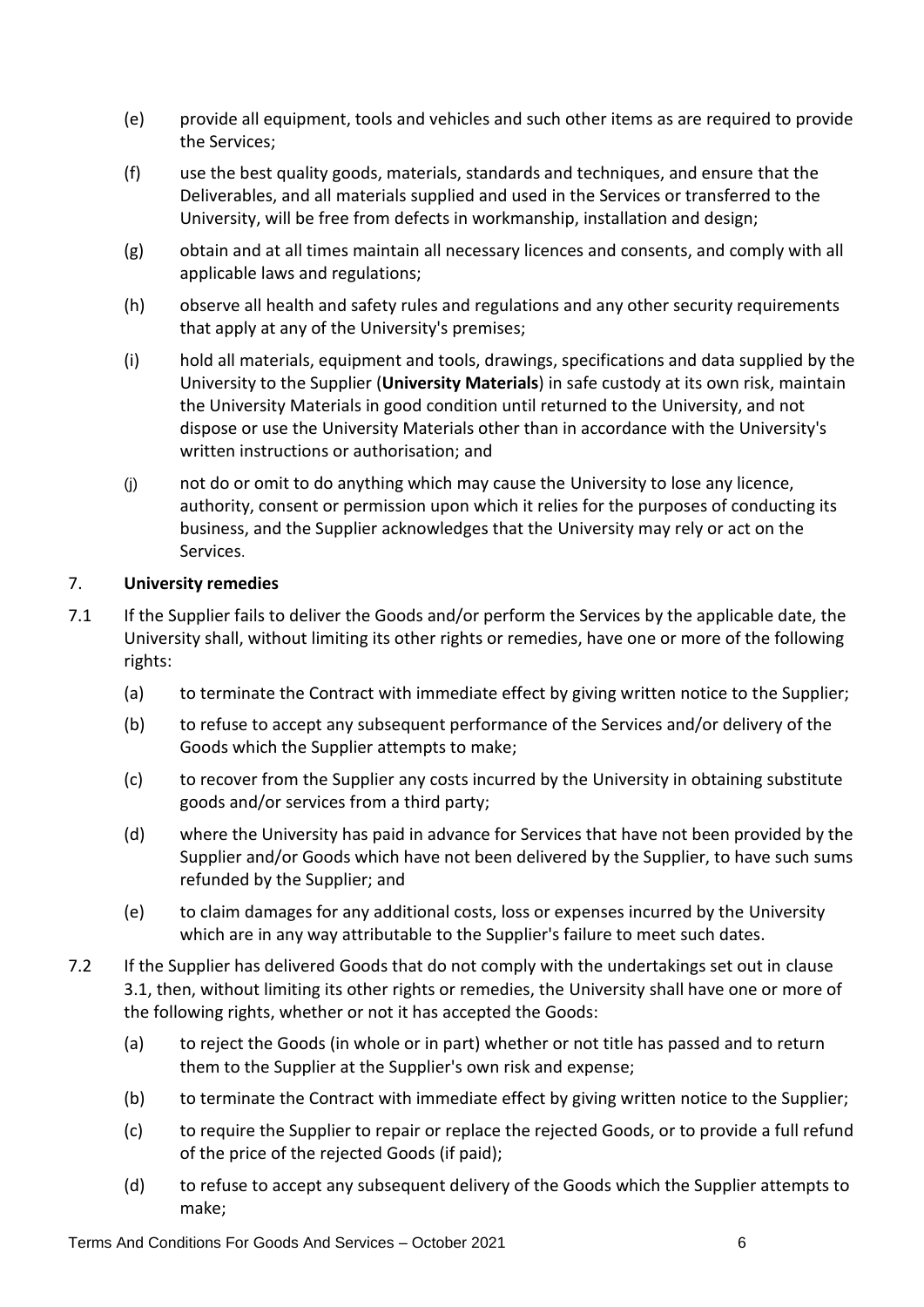- (e) to recover from the Supplier any expenditure incurred by the University in obtaining substitute goods from a third party; and
- (f) to claim damages for any additional costs, loss or expenses incurred by the University arising from the Supplier's failure to supply Goods in accordance with clause [3.1.](#page-2-0)
- 7.3 If the Supplier has supplied Services that do not conform to the undertakings in clause [6.4](#page-4-0) then, without limiting its other rights or remedies, the University shall have one or more of the following rights:
	- (a) to refuse to accept any subsequent performance of the Services which the Supplier attempts to make;
	- (b) recover from the Supplier any costs incurred by the University in obtaining substitute services from a third party; and/or
	- (c) where the University has paid in advance for Services that have not been provided by the Supplier, to have such sums refunded by the Supplier.
- 7.4 These Conditions shall extend to any substituted or remedial services and/or repaired or replacement goods supplied by the Supplier.
- 7.5 The University's rights under this Contract are in addition to its rights and remedies implied by statute and common law.

## 8. **Charges and payment**

- 8.1 The price for the Goods:
	- (a) shall be the price set out in the Order, or if no price is quoted, the price set out in the Supplier's published price list in force at the date of the Order; shall be inclusive of the costs of packaging, insurance and carriage of the Goods, unless otherwise agreed in writing by the University. No extra charges shall be effective unless agreed in writing and signed by the University; and
	- (b) shall not be varied for reason or currency fluctuation, unforeseen circumstances, or any other reason during the period between the Order being accepted and delivery. These will include any attempts to impose price changes and alterations / uplifts as a result of changes in supply chain or suppliers to the Supplier.
	- (c) Shall be set in Pounds Sterling and at the price/currency exchange rate applicable on the day of Order. Currency changes, fluctuations, exchange rates, and other variations will not be accepted. For clarity, the exchange rate on the date of delivery, invoice submission, or any date, or currency, other than that of the day the Order is placed will not be valid.
- 8.2 The charges for the Services shall be set out in the Order, and shall be the full and exclusive remuneration of the Supplier in respect of the supply of the Goods and / or Services. Unless otherwise agreed in writing by the University, the charges shall include every cost and expense of the Supplier directly or indirectly incurred in connection with the performance of the Services.
- 8.3 In respect of Goods, the Supplier shall invoice the University on or at any time after completion of delivery. In respect of Services, the Supplier shall invoice the University on completion of the Services. Each invoice shall include such supporting information required by the University to verify the accuracy of the invoice, including but not limited to the relevant purchase order number.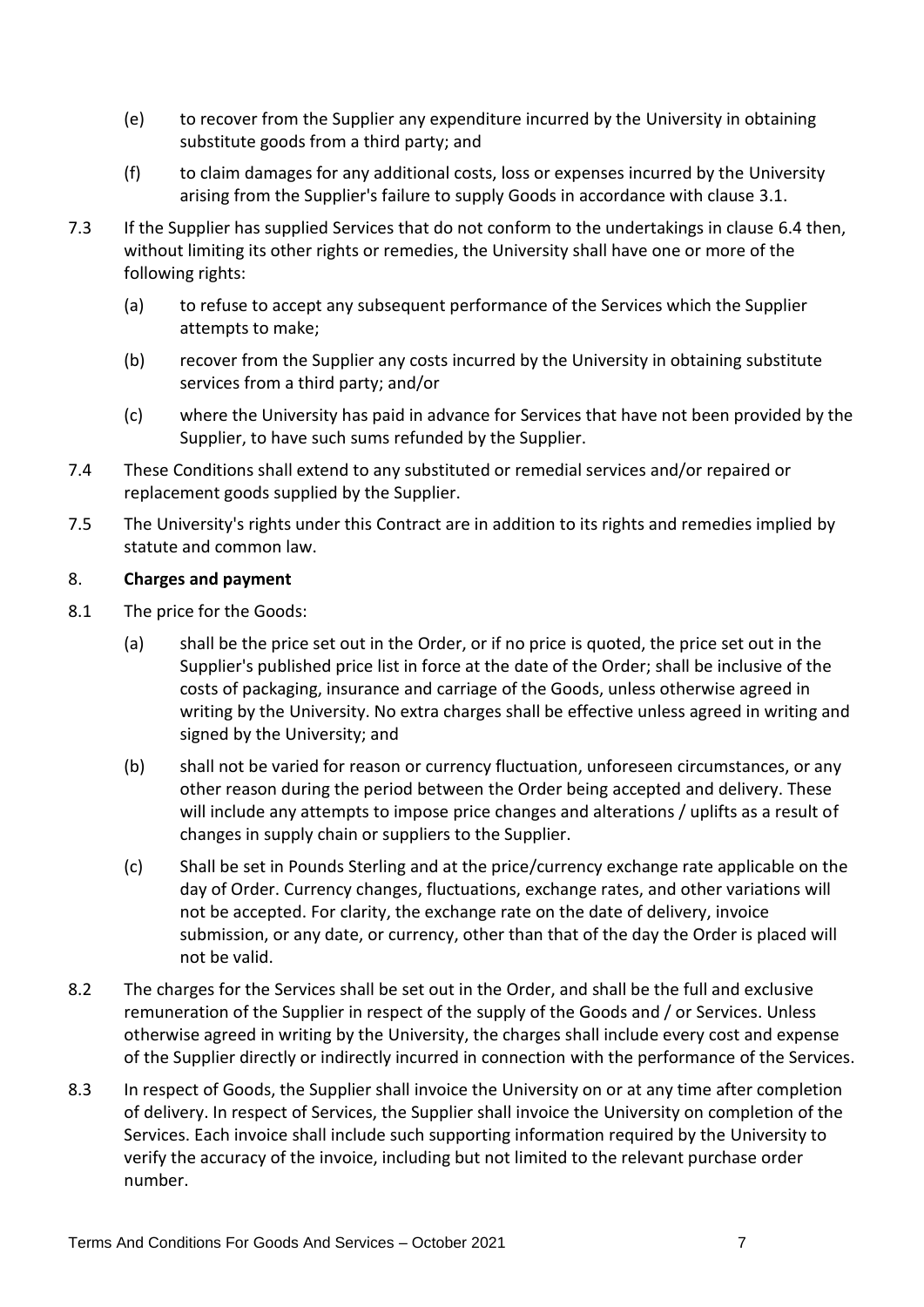- 8.4 From August 2020, the University operates a "No PO, No Pay" policy. Details, including an FAQ, are located at : [https://www.kent.ac.uk/finance/procurement/index.html?tab=no-po-no-pay](https://www.kent.ac.uk/finance/procurement/index.html?tab=no-po-no-pay-faqs)[faqs](https://www.kent.ac.uk/finance/procurement/index.html?tab=no-po-no-pay-faqs)
- 8.5 The University reserves the right to reject as non-compliant any invoice that does not quote a valid and accurate purchase order number.
- 8.6 In consideration of the supply of Goods and/or Services by the Supplier, the University shall pay the invoiced amounts within 30 days of the date of approval of a correctly rendered invoice to a bank account nominated in writing by the Supplier.
- 8.7 All amounts payable by the University under the Contract are exclusive of VAT which shall be charged at the prevailing rate. The University shall, on receipt of a valid VAT invoice from the Supplier, pay to the Supplier a sum equal to the VAT chargeable in respect of the supply of the Goods and/or Services.
- 8.8 If a payment of an undisputed amount is not made by the University by due date for payment, then the University shall pay the Supplier interest on the overdue amount at the rate specified in the Late Payment of Commercial Debts (Interest) Act 1998. This clause shall not apply to payments that the University disputes in good faith.
- 8.9 The Supplier shall maintain complete and accurate records of the time spent and materials used by the Supplier in providing the Services, and the Supplier shall allow the University to inspect such records at all reasonable times on request.
- 8.10 The University may at any time, without limiting any of its other rights or remedies, set off any liability of the Supplier to the University against any liability of the University to the Supplier, whether either liability is present or future, liquidated or unliquidated, and whether or not either liability arises under the Contract.
- 8.11 The imposition of annual price rises, whether linked to any inflationary index or not, is not part of this contract. The price for the delivery of the service is set and fixed for the duration of the initial Contract term.
- 8.12 In the event that the Contract Price is increased or decreased as a result of any new legislation or regulation being made after the commencement of the contract, the amount of any such increase or decrease shall be treated as a variation to the contract and will be assessed on an individual basis. Such variations will not be allowed where new legislation or regulations are enacted after the commencement of the contract, but were made public prior to the commencement of the contract. Any such variations to price which can be foreseen by the Supplier prior to commencement of the Contract will be deemed to have been included in the Contract Price.
- 8.13 Except where agreed in advance by an authorised representative of the University, normally the Head of Procurement or their nominated representative or deputy, the University will not pay in advance for any part of the goods, services or works. Payment in advance would normally only be agreed in exceptional circumstances where the initial capital outlay of any project, or the delay between expenditure and receipt by the supplier, would be excessive in terms of time or value to the extent that it would cause unnecessary duress onto the supplier, and in such circumstances would be by prior agreement only.
- 8.14 The Supplier also guarantees to adhere to the requirement of the PPN Procurement Policy Note 04/19 located at : [https://www.gov.uk/government/publications/procurement-policy-note-](https://www.gov.uk/government/publications/procurement-policy-note-0419-taking-account-of-a-suppliers-approach-to-payment-in-the-procurement-of-major-contracts--2)[0419-taking-account-of-a-suppliers-approach-to-payment-in-the-procurement-of-major](https://www.gov.uk/government/publications/procurement-policy-note-0419-taking-account-of-a-suppliers-approach-to-payment-in-the-procurement-of-major-contracts--2)[contracts--2](https://www.gov.uk/government/publications/procurement-policy-note-0419-taking-account-of-a-suppliers-approach-to-payment-in-the-procurement-of-major-contracts--2)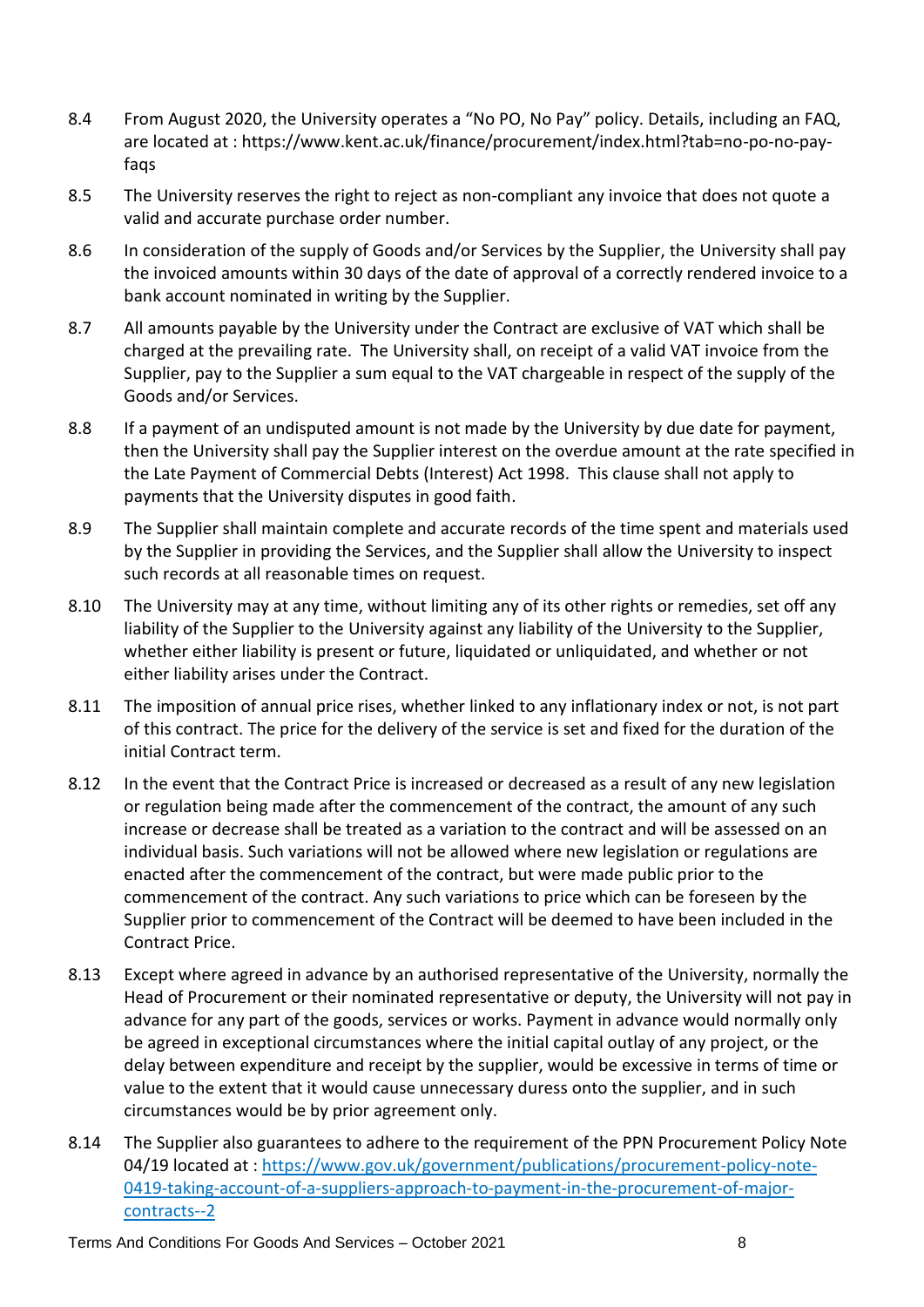This also applies in relation to payment of Subcontractors.

8.15 The University may wish to move to electronic invoicing and will communicate so at such point that this occurs.

## 9. **Assignment and subcontracting**

- 9.1 The University may at any time assign, transfer, mortgage, charge, subcontract or deal in any other manner with all or any of its rights or obligations under the Contract.
- 9.2 The Supplier may not assign, transfer, mortgage, charge, subcontract, declare a trust over or deal in any other manner with all or any of its rights or obligations under the Contract without the prior written consent of the University.
- 9.3 The Supplier must also ensure that any suppliers in the Subcontracting supply chain are paid within 30 days of receipt of a correct invoice, in compliance with the requirements of the Prompt Payment Policy published by the Government : [https://www.gov.uk/guidance/prompt](https://www.gov.uk/guidance/prompt-payment-policy)[payment-policy](https://www.gov.uk/guidance/prompt-payment-policy)
- 9.4 The Supplier must also ensure that in the event of a change of control or performance standard by a subcontractor, that the delivery of the goods, services or works, is maintained and be clear that the contract for performance of the goods, services or works exists between the contracting authority and the Supplier.
- 9.5 It is the expectation of The University that the Supplier should declare any substantial subcontracting of services to a third party or of any change in the intended method of service provision during the lifespan of the contract where subcontractors are engaged. It is the expectation of the University that any subcontracted suppliers be treated by the Tenderer in adherence with the University Supplier Code Of Conduct which is linked to from : <https://www.kent.ac.uk/finance/procurement/index.html?tab=policies-and-procedures>

## 10. **Intellectual Property Rights**

- 10.1 In respect of the Goods and any goods that are transferred to the University as part of the Services under this Contract, including without limitation the Deliverables or any part of them, the Supplier warrants that it has full clear and unencumbered title to all such items, and that at the date of delivery of such items to the University, it will have full and unrestricted rights to sell and transfer all such items to the University.
- 10.2 The Supplier grants the University a perpetual, royalty free, irrevocable, non-exclusive licence (with the right to sub-licence) to use all Intellectual Property Rights in the Goods or in any materials accompanying the Goods to the extent that it is necessary to fulfil the Supplier's obligations under the Contract or enable the University to use the Goods for their intended purpose.
- <span id="page-8-0"></span>10.3 The Supplier assigns to the University, with full title guarantee and free from all third party rights, all Intellectual Property Rights in the products of the Services, including for the avoidance of doubt the Deliverables.
- 10.4 The Supplier shall obtain waivers of all moral rights in the products of the Services, including for the avoidance of doubt the Deliverables, to which any individual is now or may be at any future time entitled under Chapter IV of Part I of the Copyright Designs and Patents Act 1988 or any similar provisions of law in any jurisdiction.
- 10.5 The Supplier shall, promptly at the University's request, do (or procure to be done) all such further acts and things and the execution of all such other documents as the University may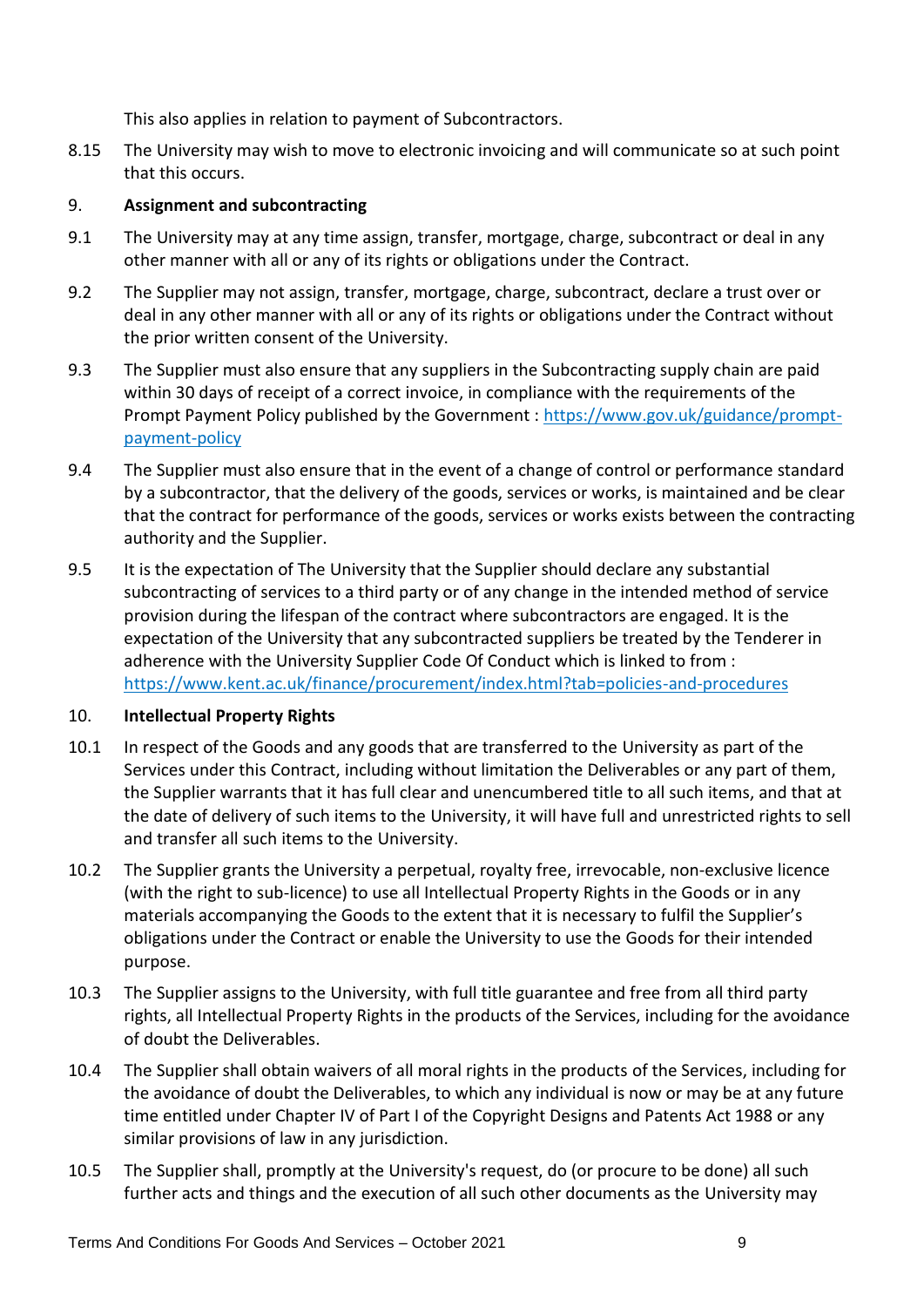from time to time require for the purpose of securing for the University the full benefit of the Contract, including all right, title and interest in and to the Intellectual Property Rights assigned to the University in accordance with clause [10.3.](#page-8-0)

- 10.6 All University Materials are the exclusive property of the University and shall remain so throughout the term of the Contract.
- 10.7 All Intellectual Property Rights in the University Materials shall remain the property of the University but the University hereby grants the Supplier a royalty-free, non-exclusive and nontransferrable licence to use such materials as required during the term of the Contract for the sole purpose of enabling the Supplier to perform its obligations under the Contract.
- 10.8 Use of the University logo and branding on any products produced as a result of any Order or instruction should adhere to the use of the Brand Identity as outlined at : <https://www.kent.ac.uk/brand/guide.html>

## 11. **Confidentiality, transparency and publicity**

- <span id="page-9-1"></span>11.1 Subject to clause [11.2,](#page-9-0) each party shall:
	- (a) treat all Confidential Information it receives as confidential, safeguard it accordingly and not disclose it to any other person without the prior written permission of the disclosing party; and
	- (b) not use or exploit the disclosing party's Confidential Information in any way except for the purposes anticipated under the Contract.
- <span id="page-9-2"></span><span id="page-9-0"></span>11.2 Notwithstanding clause [11.1,](#page-9-1) a party may disclose Confidential Information which it receives from the other party:
	- (a) where disclosure is required by applicable law or by a court of competent jurisdiction;
	- (b) to its auditors or for the purposes of regulatory requirements;
	- (c) on a confidential basis, to its professional advisers;
	- (d) where the receiving party is the Supplier, to its staff on a need to know basis to enable performance of the Supplier's obligations under the Contract provided that the Supplier shall procure that any staff to whom it discloses Confidential Information pursuant to this clause [\(d\)](#page-9-2) shall observe the Supplier's confidentiality obligations under the Contract; and
	- (e) where the receiving party is the University:
		- (a) on a confidential basis to the employees, agents, consultants and contractors of the University subject to a confidentiality agreement or arrangement containing terms no less stringent than those placed on the University under this Contract; or
		- (b) in accordance with clause [12.](#page-9-3)
- 11.3 The Supplier shall not make any press announcement or publicise the Contract or any part of the Contract in any way, except with the prior written consent of the University.

## <span id="page-9-3"></span>12. **Freedom of information**

- 12.1 The Supplier acknowledges that the University:
	- (a) is subject to the requirements of the FOIA and shall provide all necessary assistance and cooperation as is reasonably requested by the University to enable the University to comply with its obligations under the FOIA; and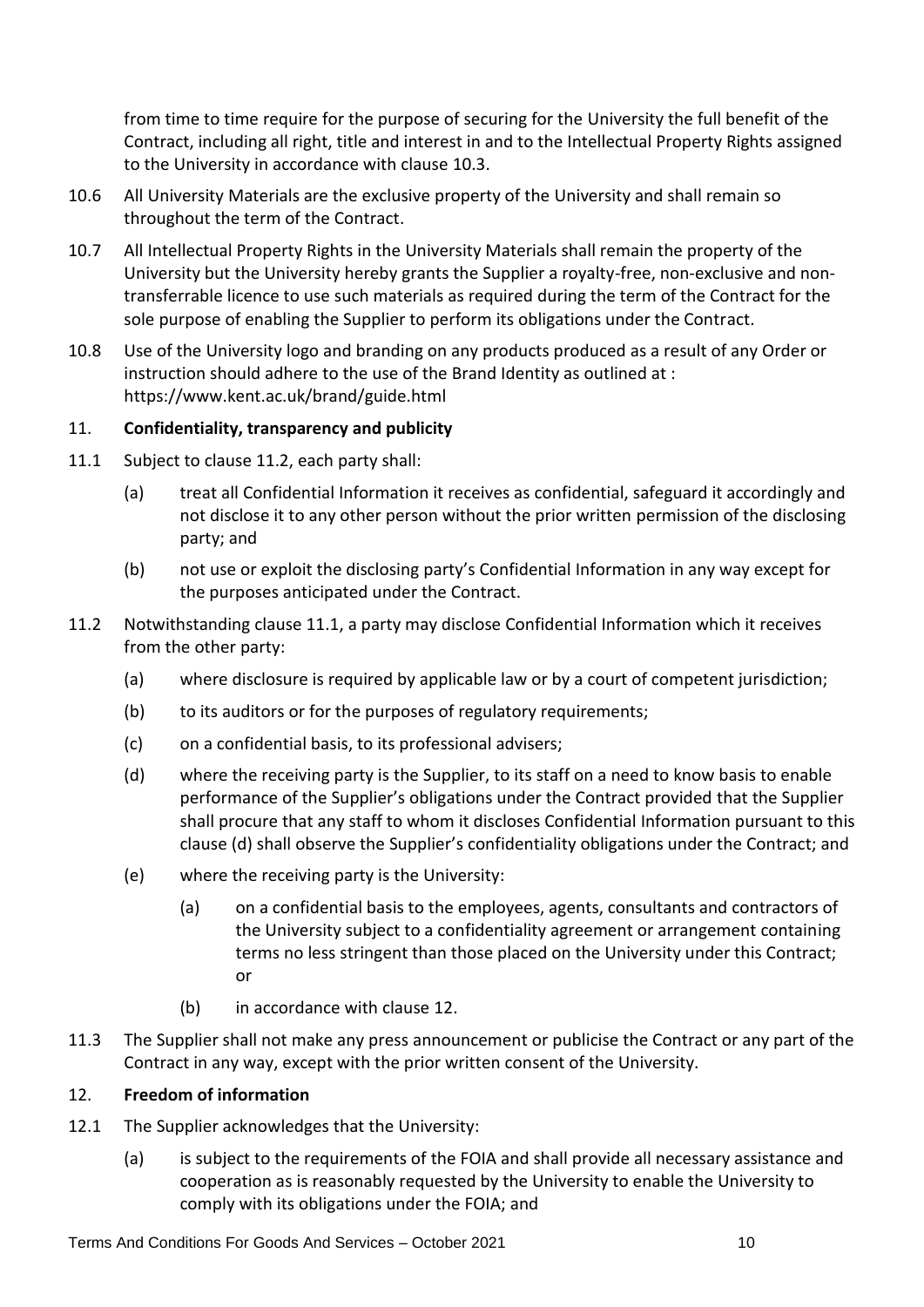- (b) may be required under the FOIA to disclose Information concerning the Supplier, the Goods or the Services (including commercially sensitive information) without consulting or obtaining consent from the Supplier.
- 12.2 Notwithstanding any other provision in the Contract, the University shall be responsible for determining in its absolute discretion whether any information relating to the Supplier, the Goods or Services is exempt from disclosure in accordance with the FOIA.

## <span id="page-10-0"></span>13. **Indemnity and insurance**

- 13.1 The Supplier shall keep the University indemnified against all liabilities, costs, expenses, damages and losses (including but not limited to any direct, indirect or consequential losses, loss of profit, loss of reputation and all interest, penalties and legal costs (calculated on a full indemnity basis) and all other reasonable professional costs and expenses) up to a value of £5 million in any one instance suffered incurred by the University as a result of or in connection with:
	- (a) any claim made against the University for actual or alleged infringement of a third party's Intellectual Property Rights arising out of, or in connection with, the manufacture, supply or use of the Goods, or receipt, use or supply of the Services, to the extent that the claim is attributable to the acts or omissions of the Supplier, its employees, agents or subcontractors;
	- (b) any claim made against the University by a third party for death, personal injury or damage to property arising out of, or in connection with defects in Goods, to the extent that the defects in the Goods are attributable to the acts or omissions of the Supplier, its employees, agents or subcontractors; and
	- (c) any claim made against the University by a third party arising out of or in connection with the supply of the Goods or the Services, to the extent that such claim arises out of the breach, negligent performance or failure or delay in performance of the Contract by the Supplier, its employees, agents or subcontractors.
- 13.2 This claus[e 13](#page-10-0) shall survive termination of the Contract.
- 13.3 During the term of the Contract, the Supplier shall maintain in force, with a reputable insurance company, professional indemnity insurance, employers' liability insurance, product liability insurance and public liability insurance (of a minimum value of £5 million) to cover the liabilities that may arise under or in connection with the Contract, and shall, on the University's request, produce both the insurance certificate giving details of cover and the receipt for the current year's premium in respect of each insurance.

# <span id="page-10-1"></span>14. **Force majeure**

- 14.1 Neither party shall have any liability under or be deemed to be in breach of the Contract for any delays or failures in performance of the Contract which result from circumstances beyond the reasonable control of the party affected. Each party shall promptly notify the other party in writing when such circumstances cause a delay or failure in performance and when they cease to do so. If such circumstances continue for a continuous period of more than 30 days, either party may terminate the Contract by written notice to the other party.
- 14.2 For the avoidance of all doubt, Force Majeure clauses can be invoked by either party in event of war, terrorism, earthquakes, hurricanes, flood or other natural events, acts of government, plagues or epidemics, global health emergencies, or other events reasonably outside of the control of either party including the instruction of official bodies such as the FCO. However,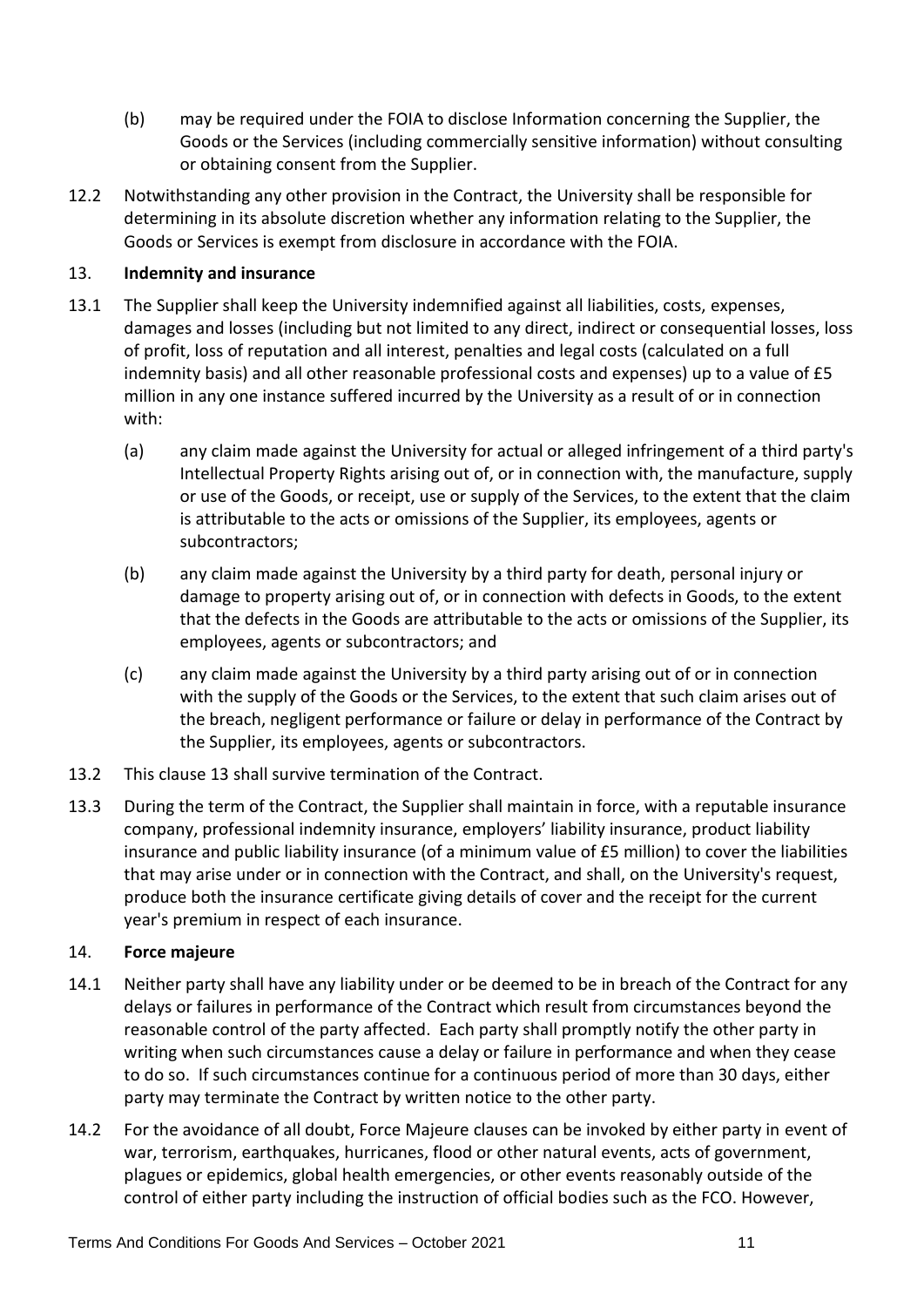should either party fail to respond competently and appropriately to the event, the clauses may not be invoked as the relevant party may not have undertaken all reasonable endeavours to continue performance of the contract.

## <span id="page-11-1"></span>15. **Termination**

- 15.1 Without prejudice to any other right or remedy, the University may terminate the Contract:
	- (a) in respect of the supply of Services, by giving the Supplier three months' written notice (or if the Contract is less than three months in duration by giving one month's written notice); and
	- (b) in respect of the supply of Goods, in whole or in part at any time before delivery with immediate effect by giving written notice to the Supplier in accordance with claus[e 4.](#page-3-1)
- 15.2 The Supplier may terminate the Contract by written notice to the University if the University has not paid any undisputed amounts within 90 days of them falling due.
- 15.3 In any of the circumstances in these Conditions in which a party may terminate the Contract, where both Goods and Services are supplied, that party may terminate the Contract in respect of the Goods, or in respect of the Services, and the Contract shall continue in respect of the remaining supply.
- <span id="page-11-0"></span>15.4 Without limiting its other rights or remedies, the University may terminate the Contract with immediate effect by giving written notice to the Supplier if the Supplier:
	- (a) commits a material breach of the terms of the Contract and (if such a breach is remediable) fails to remedy that breach within 30 days of receipt of notice in writing to do so;
	- (b) repeatedly breaches any of the terms of the Contract in such a manner as to reasonably justify the opinion that its conduct is inconsistent with it having the intention or ability to give effect to the terms of the Contract;
	- (c) undergoes a change of control within the meaning of section 416 of the Income and Corporation Taxes Act 1988;
	- (d) becomes insolvent, or if an order is made or a resolution is passed for the winding up of the Supplier (other than voluntarily for the purpose of solvent amalgamation or reconstruction), or if an administrator or administrative receiver is appointed in respect of the whole or any part of the Supplier's assets or business, or if the Supplier makes any composition with its creditors or takes or suffers any similar or analogous action (to any of the actions detailed in this clause [\(d\)](#page-11-0) in consequence of debt in any jurisdiction;
	- (e) (being an individual) is the subject of a bankruptcy petition or order;
	- (f) (being an individual) dies or, by reason of illness or incapacity (whether mental or physical), is incapable of managing his own affairs or becomes a patient under any mental health legislation; or
	- (g) suspends or ceases, or threatens to suspend, or cease, to carry on all or a substantial part of its business.
- 15.5 Termination of the Contract, however arising, shall not affect any of the parties' rights and remedies that have accrued as at termination.
- 15.6 Clauses which expressly or by implication survive termination of the Contract shall continue in full force and effect.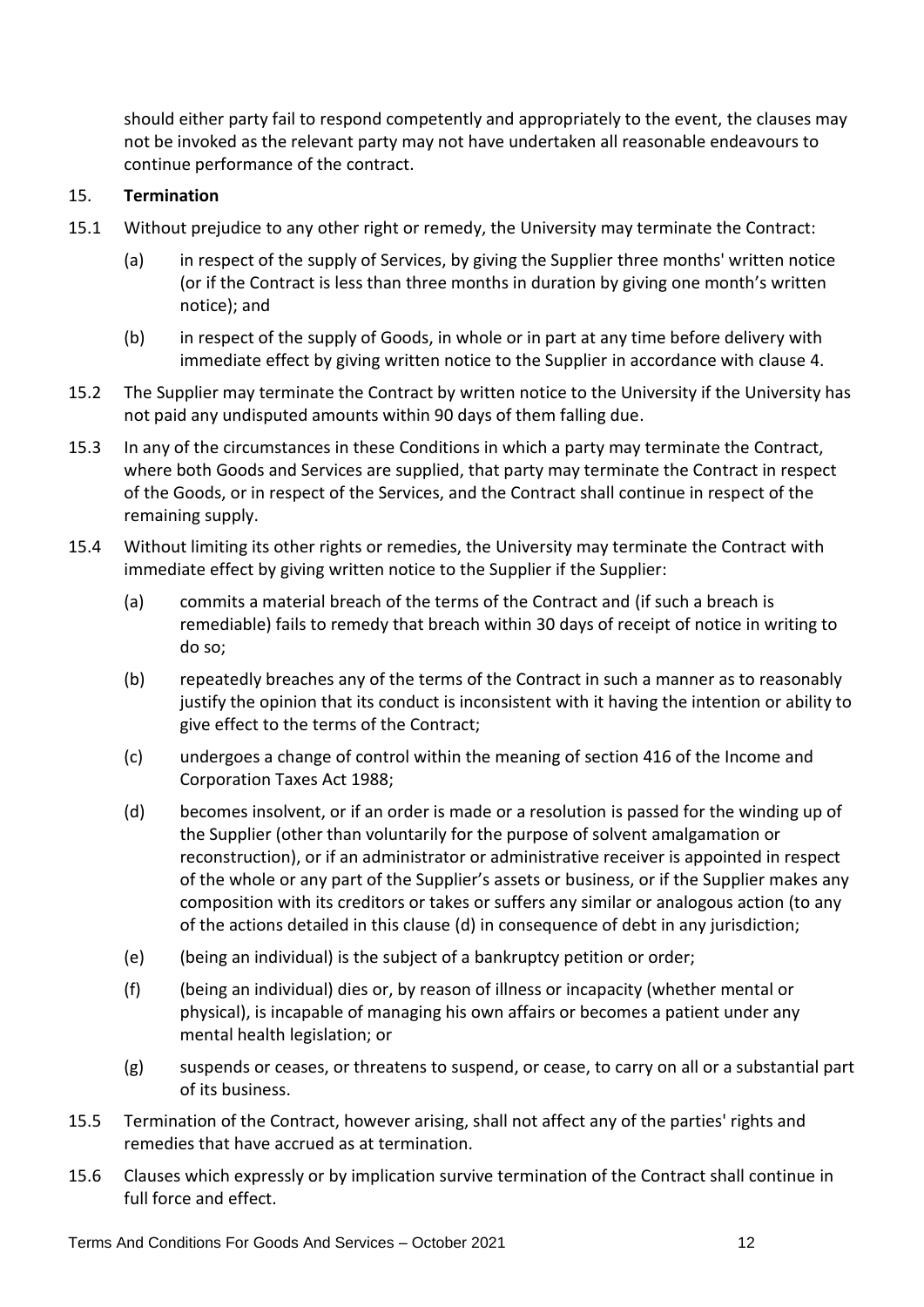- 15.7 Upon termination or expiry of the Contract, the Supplier shall:
	- (a) immediately deliver to the University all Deliverables whether or not then complete, and return all University Materials. If the Supplier fails to do so, then the University may enter the Supplier's premises and take possession of them. Until they have been returned or delivered, the Supplier shall be solely responsible for their safe keeping and will not use them for any purpose not connected with this Contract; and
	- (b) give all reasonable assistance to the University and any incoming supplier of the Goods and/or Services (as the case may be).
- 15.8 The Supplier must follow diligent steps to ensure that notice of such termination is served to the Procurement Team of the University, which can be contacted at:

<https://www.kent.ac.uk/finance/procurement/index.html?tab=contact>

Failure to do so will be interpreted as not providing the University of such notice, and any Termination notice in any communication that is not sent to this address may be deemed as having not been served.

## 16. **Compliance with laws and policies**

- 16.1 In performing its obligations under the Contract, the Supplier shall comply with the word and spirit of all applicable national and international law that will apply in all territories that the contract is performed in:
	- (a) all applicable laws, statutes, regulations from time to time in force, including the Data Protection Act 1998, the Bribery Act 2010, the Modern Slavery Act 2015, TUPE Regulations, Criminal Finance Act 2017, the Social Value Act 2012, and the General Data Protection Regulations 2018; and
	- (b) the University's policies as notified to the Supplier from time to time.
- 16.2 The Supplier shall promptly notify the University immediately in the event of any incident occurring in the performance of its obligations under the Contract which may amount to a breach of this clause.
- 16.3 Full details of the relevant GDPR Clauses are listed at Annex A, A 1 PART 2, and ANNEX B. The Supplier will adhere with the requirements of these clauses.
- 16.4 The Supplier also agrees to honour best practice and guidance, including any legally binding clauses in any contracts or agreements they may have signed with any other bodies, including, but not limited to non-competition clauses.
- 16.5 A list of many applicable pieces of legislation and regulation is at the below link:

https://www.kent.ac.uk/finance/procurement/index.html?tab=legislation

16.6 The Supplier guarantees to abide with, and honour the word and spirit of the relevant University polices, including those relating to the standards of conduct and behaviour the University expects of Suppliers. These documents are located at:

i) <https://www.kent.ac.uk/finance/procurement/index.html?tab=policies-and-procedures> ii)<https://www.kent.ac.uk/governance/policies-and-procedures/index.html>

- 16.6 Specifically, Suppliers agree to adhere to the University policies regarding Anti-Bribery, Data, Whistle-Blowing, Alcohol, Drugs & Substances, and Declaration of Interests.
- 16.7 Suppliers also agrees to adhere to the Supplier Code of Conduct which is linked to from :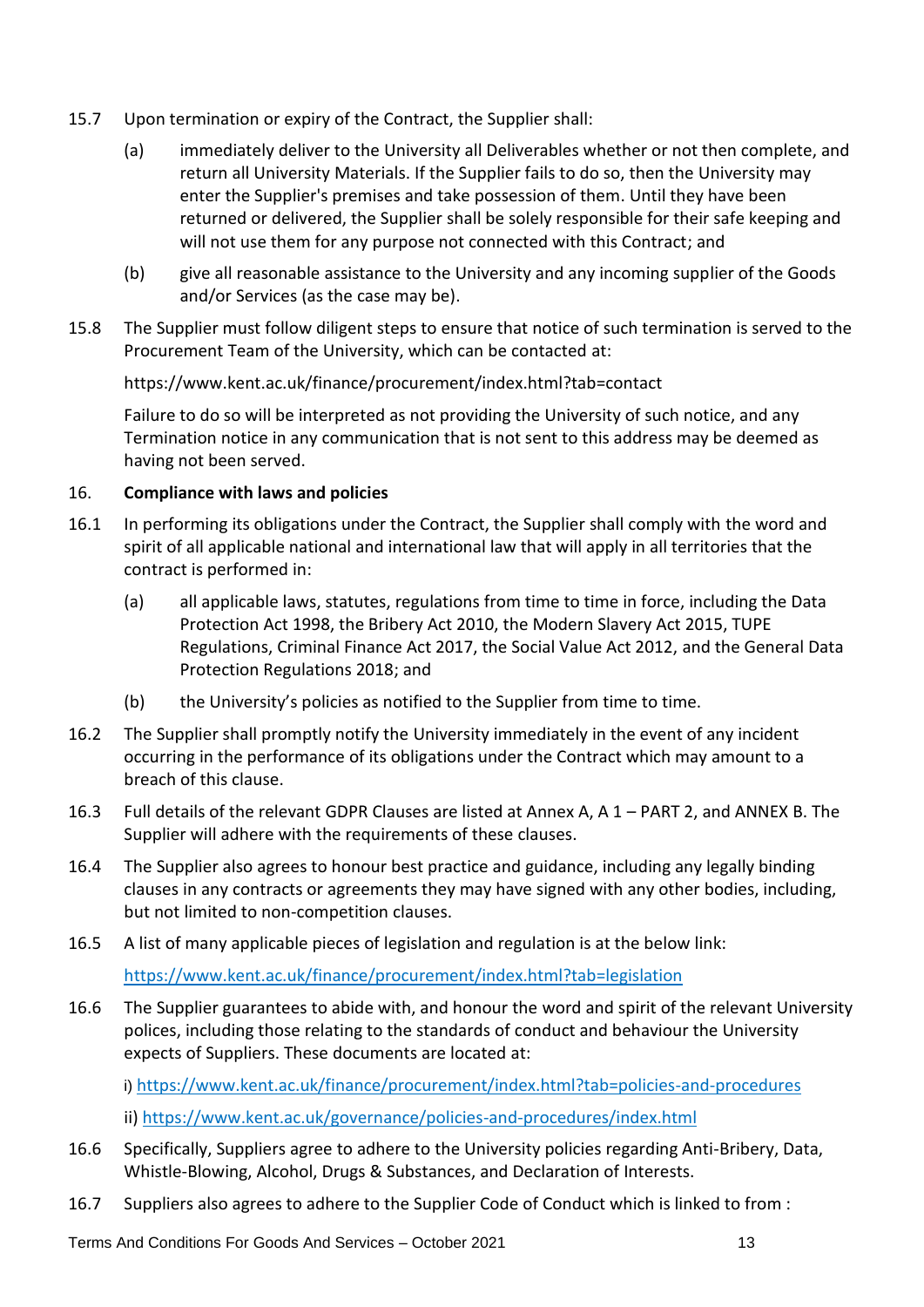## <https://www.kent.ac.uk/finance/procurement/index.html?tab=policies-and-procedures>

- 16.9 Suppliers have a responsibility to declare to the University any potential conflicts of interest to the University, including but not limited to hospitality of staff, personal relationships, and similar, to ensure that decisions are made fairly and transparently with no possibility of any collusion or conspiracy. Further information on our policies and procedures relating to Business Practices and Behaviours can be found online:
	- Anti Bribery & Corruption policy:

<https://www.kent.ac.uk/governance/policies-and-procedures/bribery.html>

• Declaration of Interests policy:

<https://www.kent.ac.uk/governance/register-of-interests/Declaration-of-InterestsPolicy.html>

• Whistleblowing & Fraud policy:

https://www.kent.ac.uk/governance/policies-and-procedures/whistleblowing.html

16.10 The University publishes a Modern Slavery Act statement and it is the expectation of the University that all suppliers comply to the requirements of the act and the contents of the statement :

<https://www.kent.ac.uk/governance/modern-slavery-statement.html>

#### 17. **Dispute resolution**

- <span id="page-13-0"></span>17.1 The parties shall attempt in good faith to negotiate a settlement to any dispute between them arising out of or in connection with the Contract and such efforts shall involve the escalation of the dispute to an appropriately senior representative of each party.
- 17.2 If the dispute cannot be resolved by the parties within one month of being escalated as referred to in clause [17.1,](#page-13-0) the dispute may by agreement between the parties be referred to a neutral adviser or mediator (**Mediator**) chosen by agreement between the parties. All negotiations connected with the dispute shall be conducted in confidence and without prejudice to the rights of the parties in any further proceedings.
- 17.3 If the parties fail to appoint a Mediator within one month, or fail to enter into a written agreement resolving the dispute within one month of the Mediator being appointed, either party may exercise any remedy it has under applicable law.

#### 18. **General**

- 18.1 Each of the parties represents and warrants to the other that it has full capacity and authority, and all necessary consents, licences and permissions to enter into and perform its obligations under the Contract.
- 18.2 A person who is not a party to the Contract shall have no right to enforce any of its provisions which, expressly or by implication, confer a benefit on him, without the prior written agreement of the parties.
- 18.3 The Contract cannot be varied except in writing signed by a duly authorised representative of both the parties. These variations can only be amended or added to by formal amendments issued in writing and agreed by both parties. Such agreement to these changes will not be unreasonably withheld. No oral or written amendment, other than in accordance with the correct channels, shall be binding to either parties of the contract.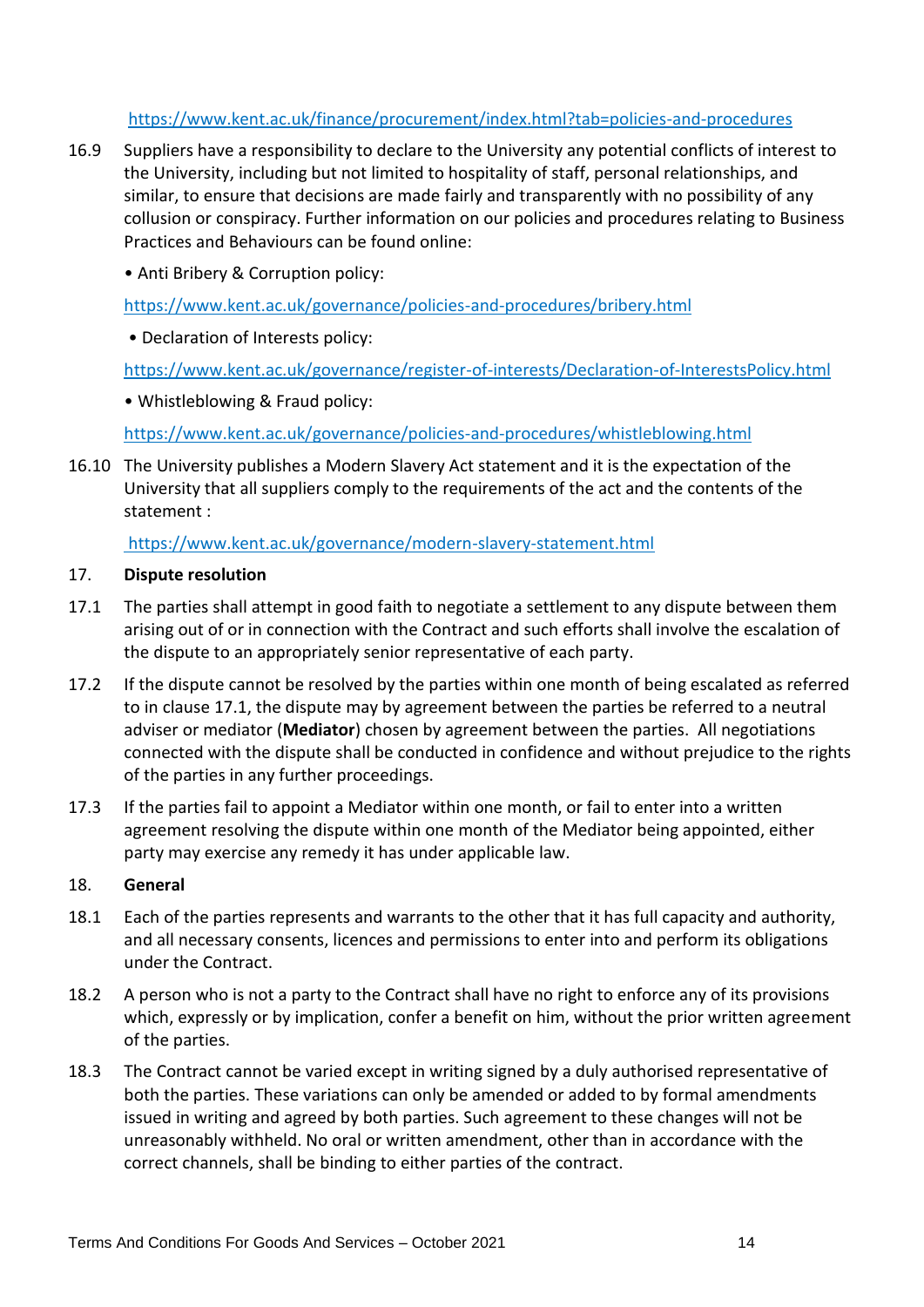- 18.4 The Contract contains the whole agreement between the parties and supersedes and replaces any prior written or oral agreements, representations or understandings between them. The parties confirm that they have not entered into the Contract on the basis of any representation that is not expressly incorporated into the Contract. Nothing in this clause shall exclude liability for fraud or fraudulent misrepresentation.
- 18.5 Any waiver or relaxation either partly, or wholly of any of the terms and conditions of the Contract shall be valid only if it is communicated to the other party in writing and expressly stated to be a waiver. A waiver of any right or remedy arising from a breach of contract shall not constitute a waiver of any right or remedy arising from any other breach of the Contract.
- 18.6 The Contract shall not constitute or imply any partnership, joint venture, agency, fiduciary relationship or other relationship between the parties other than the contractual relationship expressly provided for in the Contract. Neither party shall have, nor represent that it has, any authority to make any commitments on the other party's behalf.
- 18.7 Except as otherwise expressly provided by the Contract, all remedies available to either party for breach of the Contract (whether under the Contract, statute or common law) are cumulative and may be exercised concurrently or separately, and the exercise of one remedy shall not be deemed an election of such remedy to the exclusion of other remedies.
- 18.8 If any provision of the Contract is prohibited by law or judged by a court to be unlawful, void or unenforceable, the provision shall, to the extent required, be severed from the Contract and rendered ineffective as far as possible without modifying the remaining provisions of the Contract, and shall not in any way affect any other circumstances of or the validity or enforcement of the Contract.

## 19. **Notices**

- <span id="page-14-1"></span>19.1 Any notice to be given under the Contract shall be in writing and may be served by personal delivery, first class recorded or, subject to clause [19.3,](#page-14-0) e-mail to the address of the relevant party set out in the Order, or such other address as that party may from time to time notify to the other party in accordance with this clause:
- 19.2 Notices served as above shall be deemed served on the Working Day of delivery provided delivery is before 5.00pm on a Working Day. Otherwise delivery shall be deemed to occur on the next Working Day. An email shall be deemed delivered when sent unless an error message is received.
- <span id="page-14-0"></span>19.3 Notices under clauses [14](#page-10-1) and [15](#page-11-1) may be served by email only if the original notice is then sent to the recipient by personal delivery or recorded delivery in the manner set out in clause [19.1.](#page-14-1)

## 20. **Governing law and jurisdiction**

- 20.1 The Contract and any dispute or claim arising out of or in connection with it or its subject matter or formation (including non-contractual disputes or claims), shall be governed by, and construed in accordance with the law of England.
- 20.2 Any dispute arising out of, or in connection with the Contract, which cannot be resolved by negotiation between both parties, shall be referred to the arbitration of a single arbitrator appointed by agreement between the parties or in default of agreement, nominated on the application of either party to the Centre for Dispute Resolution ("CEDR").
- 20.3 Each party irrevocably agrees that the courts of England shall have exclusive jurisdiction to settle any dispute or claim arising out of or in connection with the Contract or its subject matter or formation (including non-contractual disputes or claims).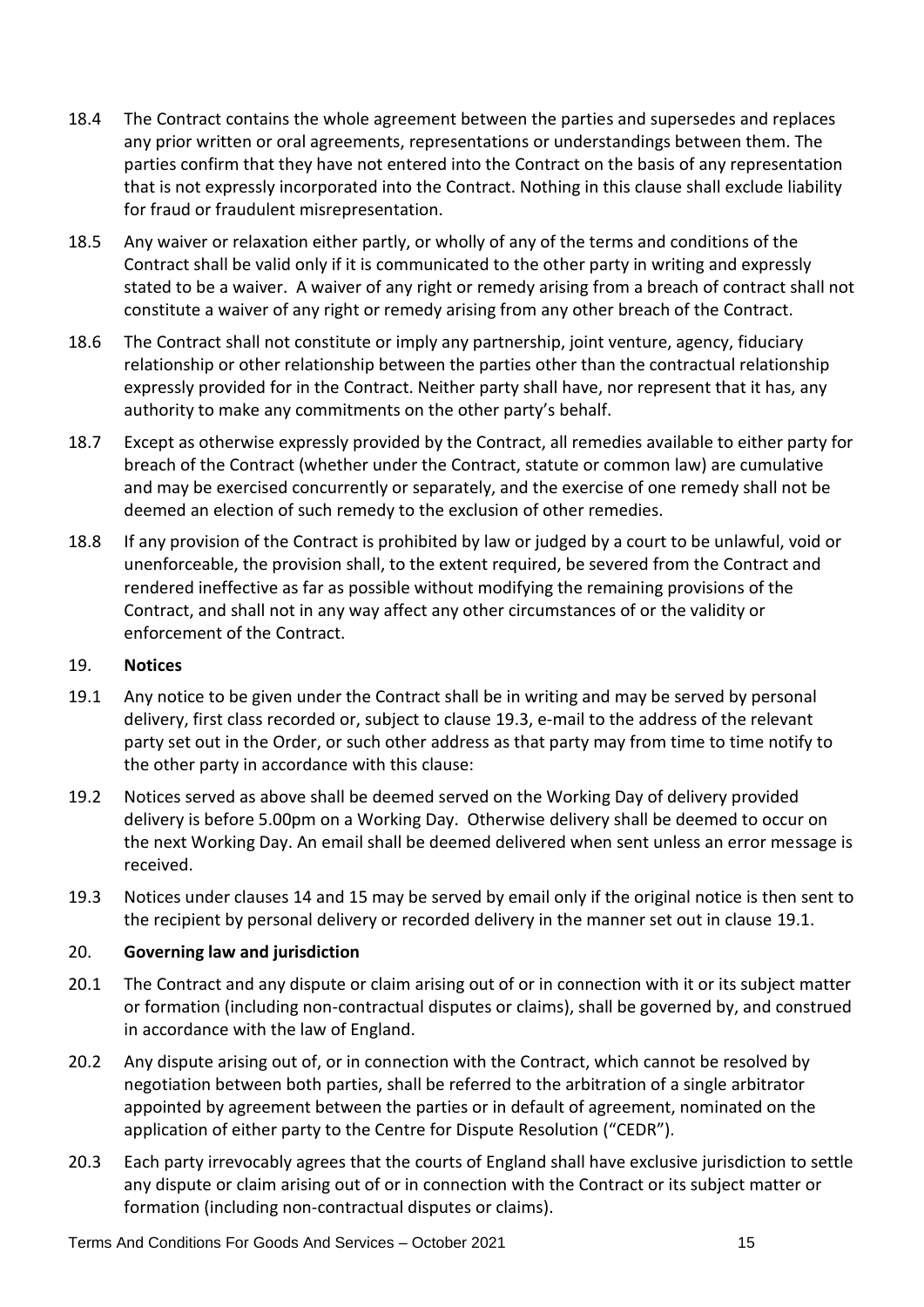#### **Statutory Requirements Section**

## 21. **Industrial Actions & the Transfer of Undertakings (Protection of Employment)**

- a) The parties acknowledge that the expiry or termination of this Contract may constitute a relevant transfer for the purposes of the Transfer of Undertakings(Protection of Employment) Regulations 2006.
- b) The Supplier shall facilitate any transfer by providing the information that the new provider of the Services needs to enable an efficient transfer to take place.

#### 22. **Discrimination**

- 22.1 Neither party shall unlawfully discriminate within the meaning and scope of the provisions of or made under the Equality Act 2010 or any other legislation relating to discrimination in employment or in the provision of Services.
- 22.2 The Supplier shall take all reasonable steps to secure the observance of these provisions by the Supplier's Staff employed in the execution of the Contract.
- 22.3 Failure to comply with any part of this Condition may constitute a material breach of the Contract and the University may exercise its rights under Condition 20.

#### 23. **Environmental Requirements**

23.1 The Supplier shall perform the Contract in accordance with an environmental policy that aims to conserve resources, reduce waste and minimise the release of substances damaging to health and the environment. You attention is drawn to the University of Kent Sustainability Team information, aims and goals :<https://www.kent.ac.uk/estates/sustainability/index.html>

#### 24. **Health & Safety**

- 24.1 The Supplier shall ensure they and their staff are fully aware of the legal requirements on them with regards Health and Safety and promptly notify the University of any health and safety hazards that may arise in connection with the performance of the Services.
- 24.2 The University shall promptly notify the Supplier of any health and safety hazards which may exist or arise at the University's Premises and which may affect the Supplier in the performance of the Services.
- 24.3 Whilst on the Supplier's Premises, the Suppliers Staff shall comply with any health and safety measures implemented by the University as well as following the guidelines published at : <https://www.kent.ac.uk/estates/contractors.html>
- 24.4 The Supplier shall notify the Representative of the University immediately in the event of any incident occurring in the performance of the Services on the University's Premises where that incident causes any Personal Injury or any damage to property.

## 25. **Intellectual Property Rights**

25.1 It shall be a condition of the Contract that, except to the extent that materials may incorporate designs furnished by the University, the Supplier will not infringe any patent, trade mark, registered design, copyright or other right in the nature of intellectual property of any third party and he shall indemnify the University against all actions, suits, claims, demands, losses, charges, costs and expenses which the University may suffer or incur as a result of, or in connection with, any breach of this Condition.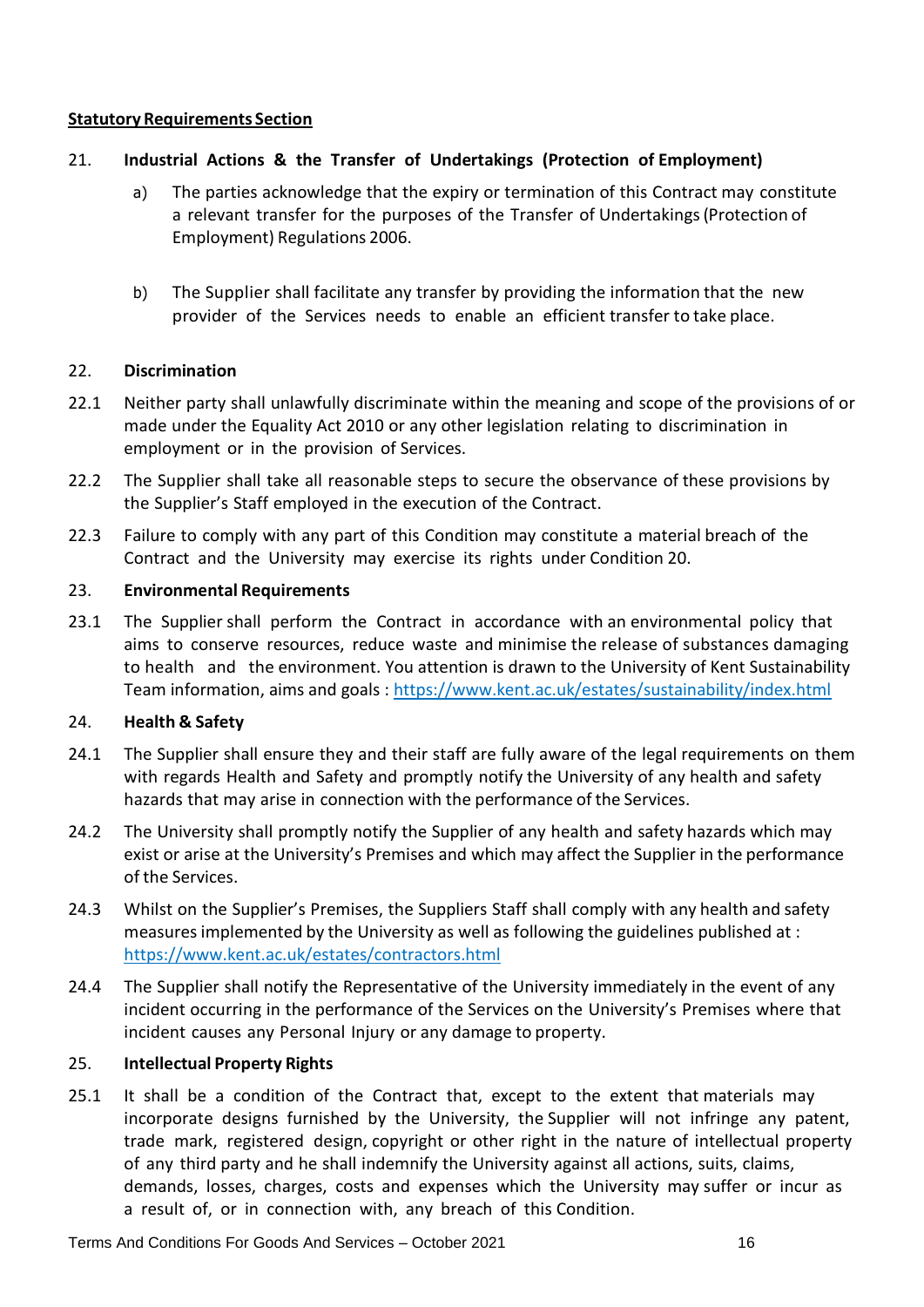- 25.2 All intellectual property rights in any specifications, instructions or other material:
	- (a) Furnished to or made available to the Supplier by the University y shall remain the property of the University or research team.
	- (b) Prepared by or for the Supplier for use, or intended use, in relation to the performance of this Contract shall belong to the University or research team.
- 25.3 At the termination of the Contract the Supplier shall immediately return to the University all materials, work or records held. The Supplier and the University may keep copies of the work and its outputs, to continue research, to produce academic papers based on the work and to present the work and its outputs.
- 25.4 If at any time in the performance of the Services, the Supplier should either alone or jointly make, invent or discover any Results he or she shall communicate details to the University immediately and in writing
- 25.5 All Results and all Intellectual Property Rights in Results shall belong to the University. The Supplier waives any rights in respect of Results which are or may be conferred by Chapter IV of Part I of the Copyright, Designs and Patents Act 1988 (moral rights).
- 25.6 At the request and cost of the University and either during the term of this Agreement or at any time after its termination, the Supplier will execute all reasonably necessary acts and things in connection with any Results (whether such rights belong to the Supplier jointly or solely):
	- (a) to vest title to those Results in the University or its nominee;
	- (b) to obtain or renew any Intellectual Property Rights in any country in the name of the University or its nominee; and
	- (c) to assign to the University or its nominee any rights which the Supplier may have in respect of infringement of Intellectual Property Rights in Results.
- 25.7 The University will have no liability to account to the Supplier for any revenue or profit derived or resulting from any Results and no obligation to obtain or defend any Intellectual Property Rights in Results.

#### 26. **Patents**

26.1 All royalties, licence fees or similar expenses for the supply or use of any invention, process, drawing, model, plan or information in connection with the Contract shall be deemed to have been included in the Contract Price. The Supplier shall indemnify the University from and against all demands, actions, claims and proceedings, which may be made or brought against the University, and any damages, cost and expenses incurred by the University in respect of such supply or use.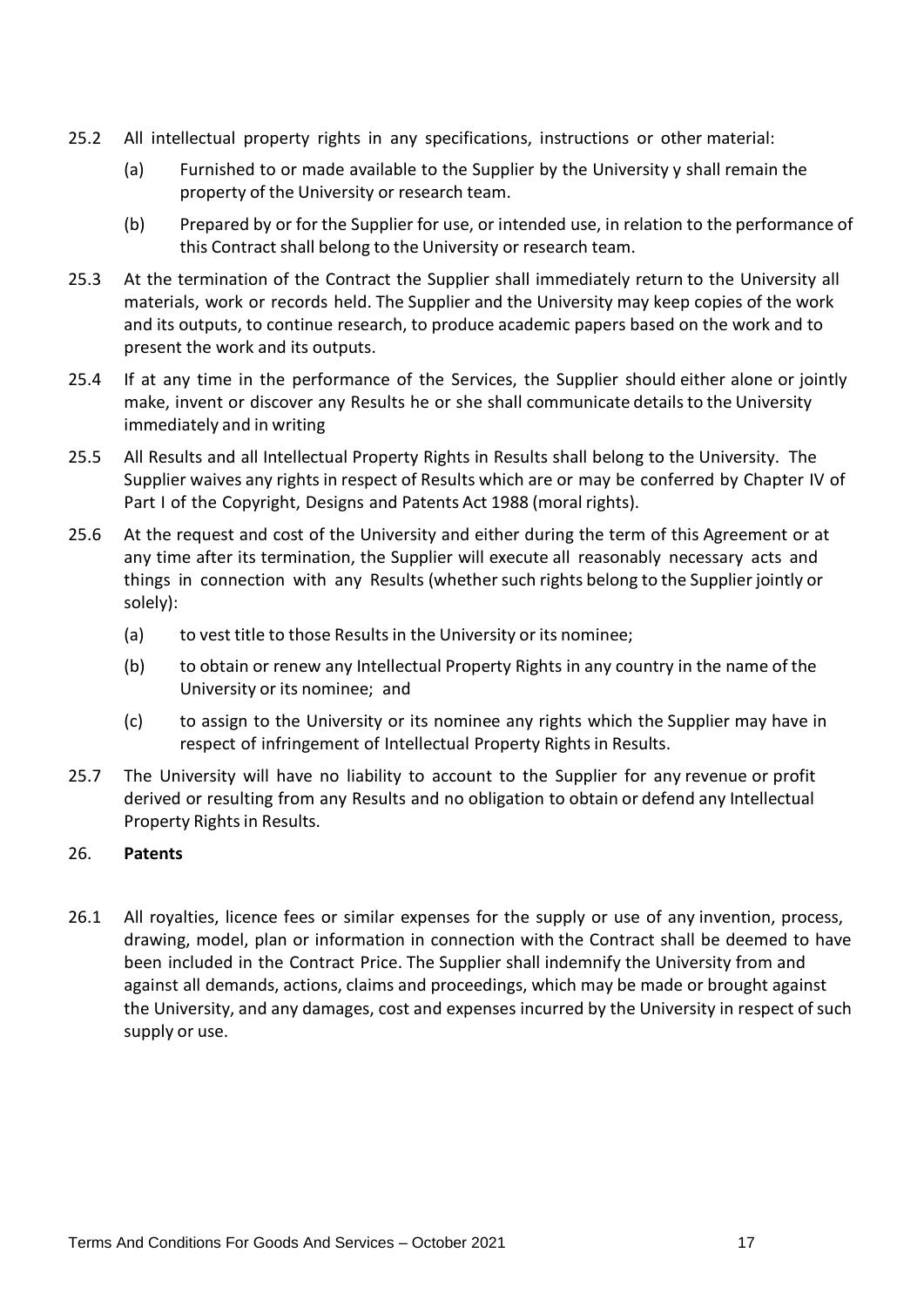#### 27. **Prevention of Corruption**

- 27.1 The Supplier shall not request, offer, promise, agree to receive, accept or give a financial or other advantage to another person intended to induce a person to perform a relevant function or activity improperly, or to reward a person for the improper performance of such a function or activity, or where it is known that the acceptance of the advantage would itself constitute the improper performance of a relevant function or activity. The attention of the Supplier is drawn to the criminal offences under the Bribery Act 2010.
- 27.2 Where the Supplier or Supplier's employees, Sub-contractors, suppliers or agents or anyone acting on the Supplier's behalf acts in a manner which constitutes a breach of Condition 27.1 in relation to this or any other contract with the University, the University has the right to exercise any or all of the following actions:
	- (a) terminate the Contract and recover from the Supplier the amount of any lossresulting from the termination
	- (b) recover from the Supplier the amount of value of any such gift, consideration or commission, and
	- (c) recover from the Supplier any other loss sustained in consequence of any breach of this Condition, whether or not the Contract has been terminated.
- 27.3 In exercising its rights or remedies under this Condition, the University shall;
	- (a) act in a reasonable and proportionate manner having regard to such matters as the gravity of and the identity of the person performing the prohibited act
	- (b) give all due consideration, where appropriate, to action other than termination of the Contract.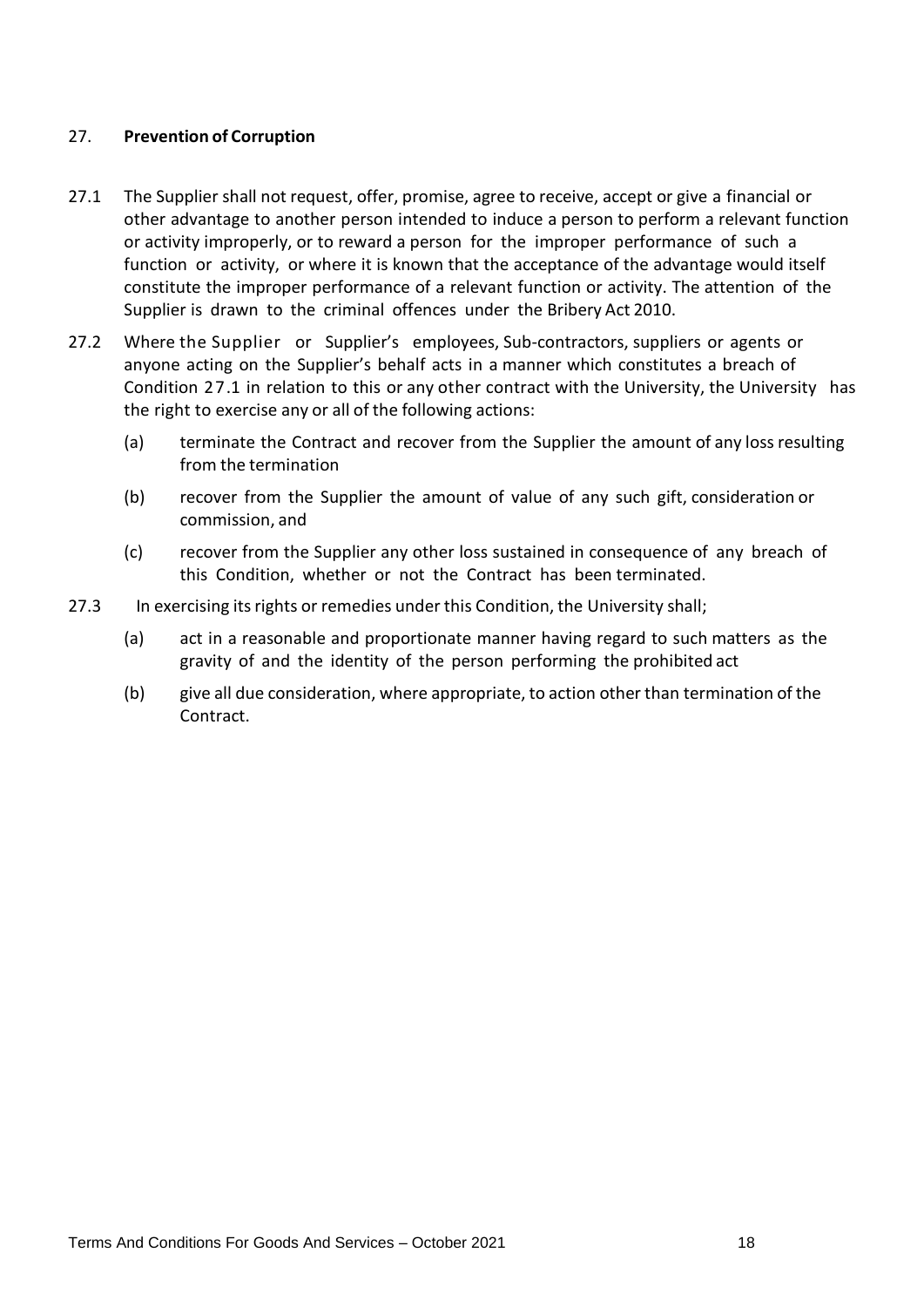# **ANNEX A: General Data Protection Regulation Clauses**

| Data Protection<br>Legislation:                                                                                                | (i) the GDPR, the LED and any applicable national<br>implementing Laws as amended from time to time                                                                                                                                                                                                                                                                                                                                           |
|--------------------------------------------------------------------------------------------------------------------------------|-----------------------------------------------------------------------------------------------------------------------------------------------------------------------------------------------------------------------------------------------------------------------------------------------------------------------------------------------------------------------------------------------------------------------------------------------|
|                                                                                                                                | (ii) the DPA 2018 [subject to Royal Assent] to the extent<br>that it relates to processing of personal data and privacy;                                                                                                                                                                                                                                                                                                                      |
|                                                                                                                                | (iiii) all applicable Law about the processing of personal<br>data and privacy                                                                                                                                                                                                                                                                                                                                                                |
| <b>Data Protection</b><br><b>Impact Assessment:</b>                                                                            | an assessment by the Controller of the impact of the<br>envisaged processing on the protection of Personal Data.                                                                                                                                                                                                                                                                                                                              |
| Controller, Processor,<br>Data Subject,<br>Personal Data,<br><b>Personal Data</b><br>Breach, Data<br><b>Protection Officer</b> | take the meaning given in the GDPR                                                                                                                                                                                                                                                                                                                                                                                                            |
| <b>Data Loss Event:</b><br>Data Subject Access                                                                                 | any event that results, or may result, in unauthorised access<br>to Personal Data held by the Supplier and / or Contractor<br>under this Agreement, and/or actual or potential loss<br>and/or destruction of Personal Data in breach of this<br>Agreement, including any Personal Data Breach                                                                                                                                                 |
| <b>Request:</b>                                                                                                                | a request made by, or on behalf of, a Data Subject in<br>accordance with rights granted pursuant to the Data<br>Protection Legislation to access their Personal Data.                                                                                                                                                                                                                                                                         |
| <b>DPA 2018</b>                                                                                                                | Data Protection Act 2018                                                                                                                                                                                                                                                                                                                                                                                                                      |
| <b>GDPR:</b>                                                                                                                   | the General Data Protection Regulation (Regulation (EU)<br>2016/679)                                                                                                                                                                                                                                                                                                                                                                          |
| LED:                                                                                                                           | Law Enforcement Directive (Directive (EU) 2016/680)                                                                                                                                                                                                                                                                                                                                                                                           |
| <b>Protective Measures:</b>                                                                                                    | appropriate technical and organisational measures<br>which may include: pseudonymising and encrypting<br>Personal Data, ensuring confidentiality, integrity,<br>availability and resilience of systems and services, ensuring<br>that availability of and access to Personal Data can be<br>restored in a timely manner after an incident, and regularly<br>assessing and evaluating the effectiveness of the such<br>measures adopted by it. |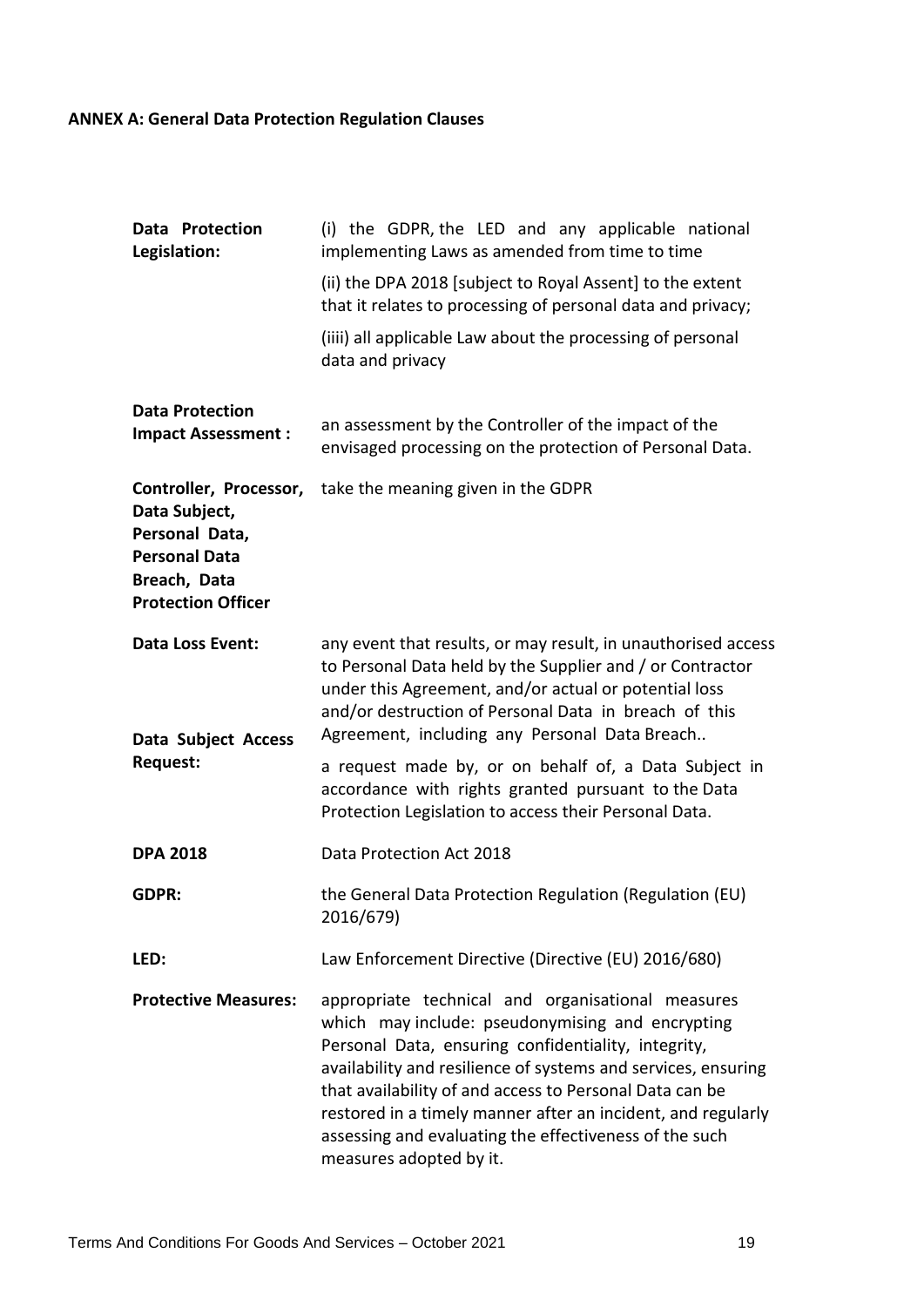| <b>Sub-Processor:</b>                                  | any third Party appointed to process Personal Data on<br>behalf of the Contractor related to this Agreement.                                                                                                                                                                                                                                                                                                                                                                                                                                                                                                                                                                                                                              |
|--------------------------------------------------------|-------------------------------------------------------------------------------------------------------------------------------------------------------------------------------------------------------------------------------------------------------------------------------------------------------------------------------------------------------------------------------------------------------------------------------------------------------------------------------------------------------------------------------------------------------------------------------------------------------------------------------------------------------------------------------------------------------------------------------------------|
| <b>GDPR:</b>                                           | Means the General Data Protection Regulations, which<br>come into effect on May 25 <sup>th</sup> 2018                                                                                                                                                                                                                                                                                                                                                                                                                                                                                                                                                                                                                                     |
| <b>Intellectual Property</b><br><b>Rights:</b><br>Law: | patents, rights to inventions, copyright and related rights,<br>trade marks, business names and domain names, rights in<br>get-up, goodwill and the right to sue for passing off, rights<br>in designs, database rights, rights to use, and protect the<br>confidentiality of, confidential information (including know-<br>how), and all other intellectual property rights, in each case<br>whether registered or unregistered and including all<br>applications and rights to apply for and be granted,<br>renewals or extensions of, and rights to claim priority from,<br>such rights and all similar or equivalent rights or forms of<br>protection which subsist or will subsist now or in the future<br>in any part of the world. |
|                                                        | means any law, subordinate legislation within the<br>meaning of Section 21(1) of the Interpretation Act 1978,<br>bye-law, enforceable right within the meaning of<br>Section 2 of the European Communities Act 1972,<br>regulation, order, regulatory policy, mandatory guidance or<br>code of practice, judgment of a relevant court of law, or<br>directives or requirements with which the Supplier and / or<br>Contractor is bound to comply;                                                                                                                                                                                                                                                                                         |
| Order:                                                 | the University's order for the supply of Goods and/or<br>Services, as set out in the University's purchase order form.                                                                                                                                                                                                                                                                                                                                                                                                                                                                                                                                                                                                                    |
| Party:                                                 | A Party to this agreement                                                                                                                                                                                                                                                                                                                                                                                                                                                                                                                                                                                                                                                                                                                 |
| <b>Services:</b>                                       | the services, including without limitation any Deliverables,<br>to be provided by the Supplier under the Contract as set out<br>in the Service Specification.                                                                                                                                                                                                                                                                                                                                                                                                                                                                                                                                                                             |
| <b>Service Specification:</b>                          | the description or specification for Services agreed in<br>writing by the University and the Supplier.                                                                                                                                                                                                                                                                                                                                                                                                                                                                                                                                                                                                                                    |
| <b>Supplier:</b>                                       | the person or firm from whom the University purchases the<br>Goods and/or Services.                                                                                                                                                                                                                                                                                                                                                                                                                                                                                                                                                                                                                                                       |
| <b>University:</b>                                     | the University of Kent registered in England and Wales by<br>Royal Charter with company number RC000656.                                                                                                                                                                                                                                                                                                                                                                                                                                                                                                                                                                                                                                  |
| <b>University Materials:</b>                           | has the meaning set out in clause 6.4(i).                                                                                                                                                                                                                                                                                                                                                                                                                                                                                                                                                                                                                                                                                                 |
| VAT:                                                   | value added tax in accordance with the provisions of the<br>Value Added Tax Act 1994.                                                                                                                                                                                                                                                                                                                                                                                                                                                                                                                                                                                                                                                     |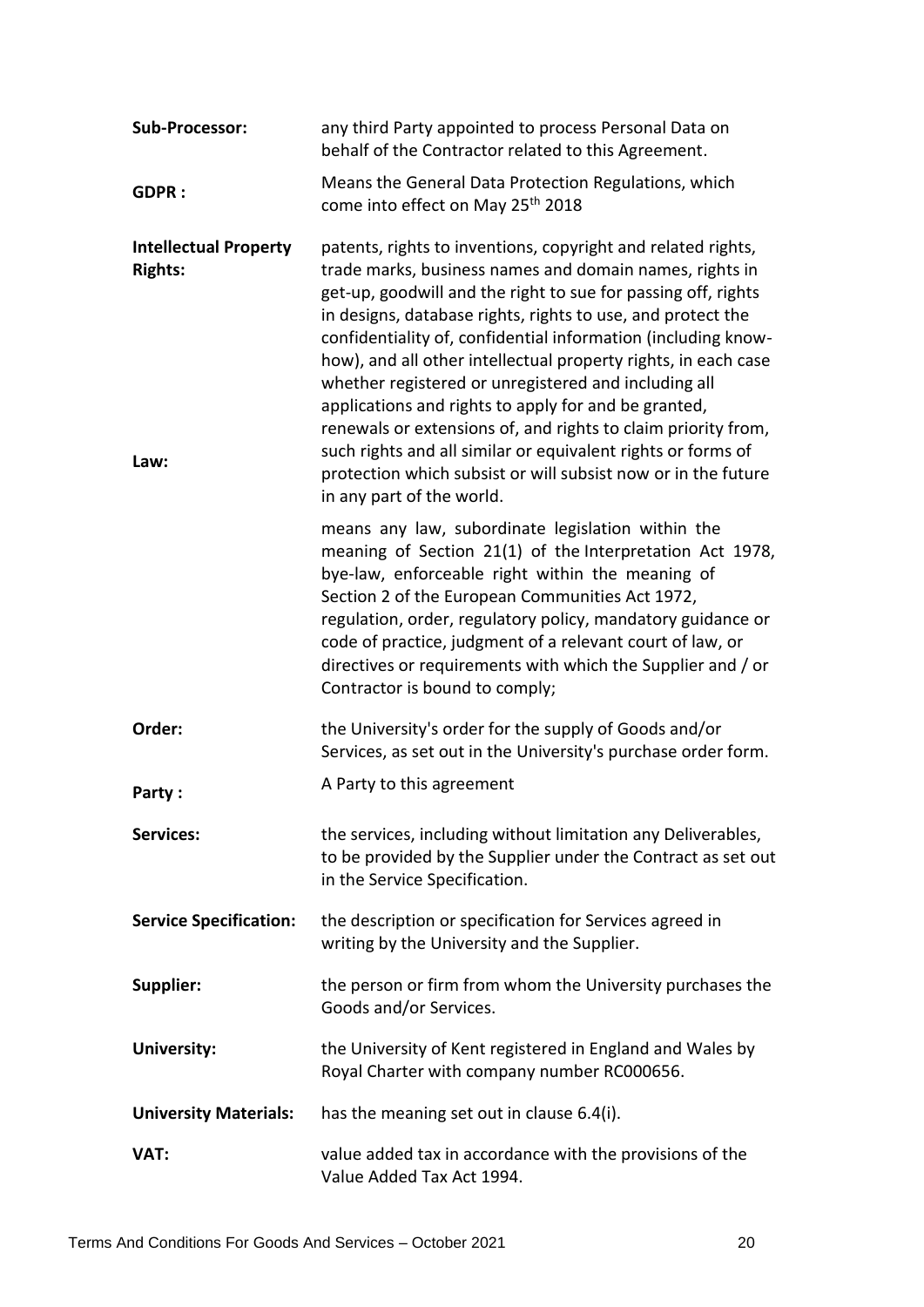**Working Day:** a day (other than a Saturday or Sunday) in England when banks in London are open for business.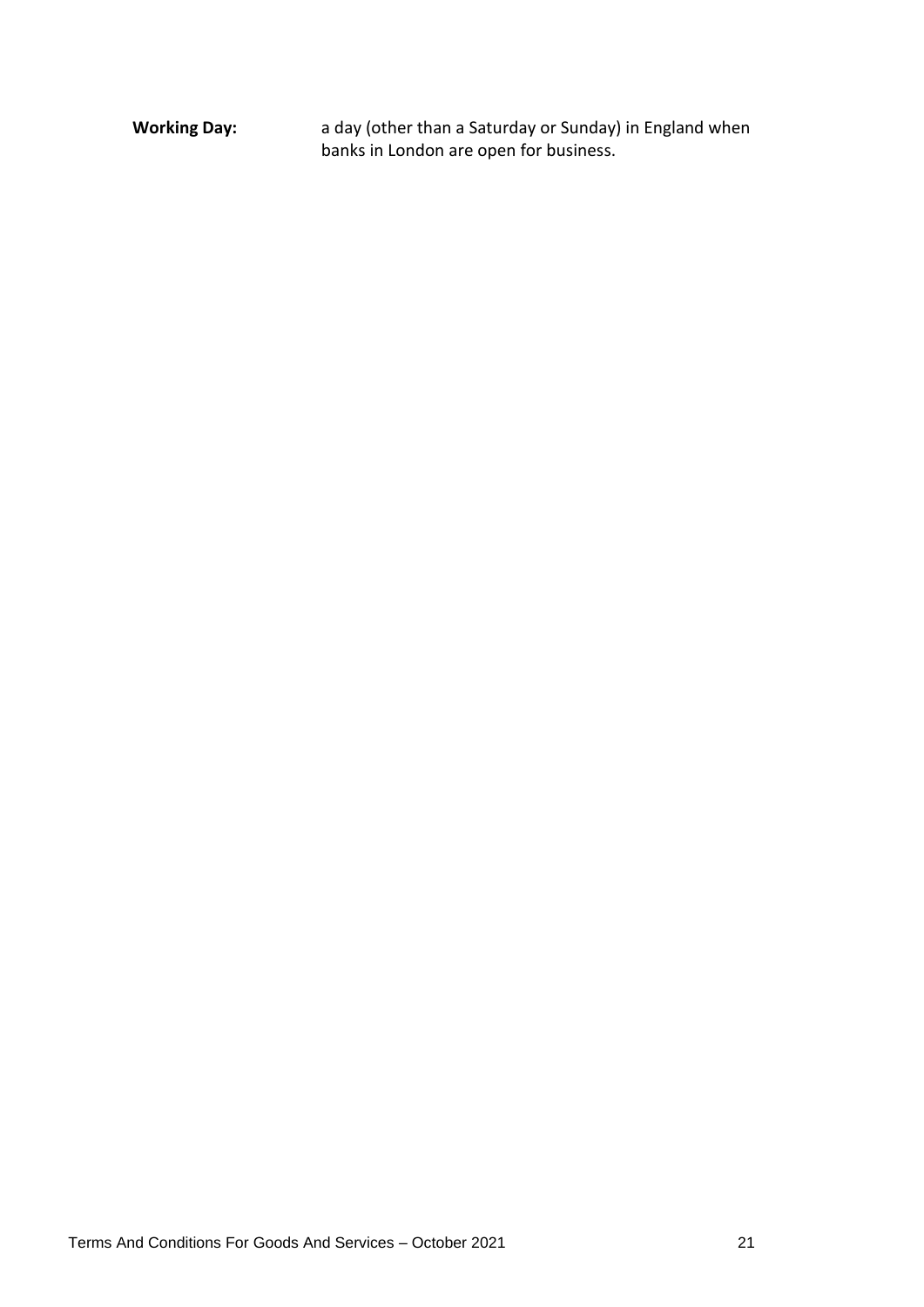#### **Annex A: GDPR Clauses**

#### **1. DATA PROTECTION**

- 1.1 The Parties acknowledge that for the purposes of the Data Protection Legislation, the Customer is the Controller and the Supplier and / or their sub-Contractor (hereafter referred to as the Supplier, meaning both and all parties) is the Processor. The only processing that the Supplier is authorised to do is listed in Schedule 1 by the Customer and may not be determined by the Supplier.
- 1.2 The Supplier shall notify the Customer immediately if it considers that any of the Customer's instructions infringe the Data Protection Legislation.
- 1.3 The Supplier shall provide all reasonable assistance to the Customer in the preparation of any Data Protection Impact Assessment prior to commencing any processing. Such assistance may, at the discretion of the Customer, include:
	- (a) a systematic description of the envisaged processing operations and the purpose of the processing;
	- (b) an assessment of the necessity and proportionality of the processing operations in relation to the Services;
	- (c) an assessment of the risks to the rights and freedoms of Data Subjects; and
	- (d) the measures envisaged to address the risks, including safeguards, security measures and mechanisms to ensure the protection of Personal Data.
- 1.4 The Supplier shall, in relation to any Personal Data processed in connection with its obligations under this Agreement:
	- (a) process that Personal Data only in accordance with Schedule 1, unless the Supplier is required to do otherwise by Law. If it is so required, the Supplier shall promptly notify the Customer before processing the Personal Data unless prohibited by Law;
	- (b) ensure that it has in place Protective Measures, which have been reviewed and approved by the Customer as appropriate to protect against a Data Loss Event having taken account of the:
		- (i) nature of the data to be protected;
		- (ii) harm that might result from a Data Loss Event;
		- (iii) state of technological development; and
		- (iv) cost of implementing any measures;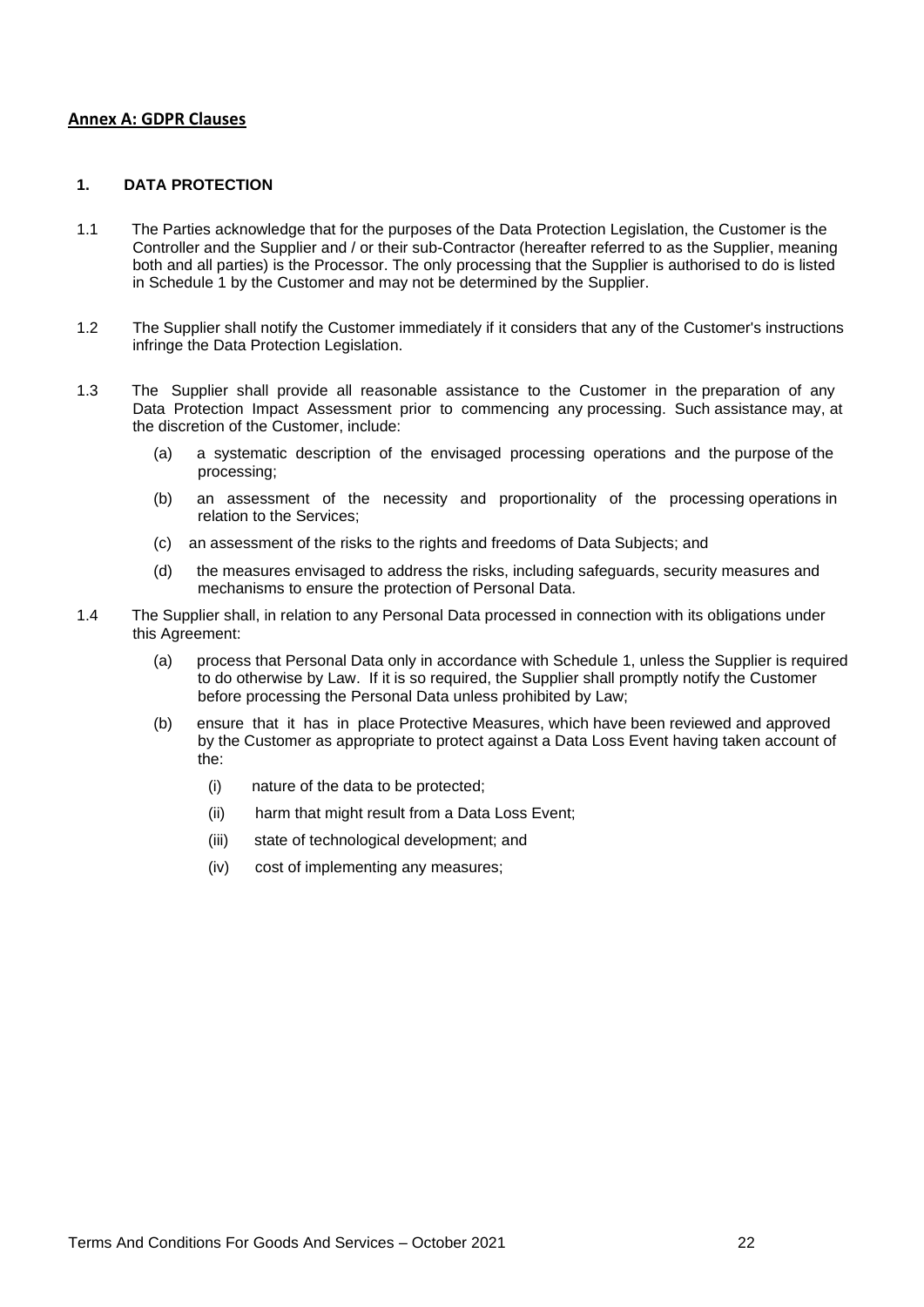- (c) ensure that:
	- (i) the Supplier Personnel do not process Personal Data except in accordance with this Agreement (and in particular Schedule 1);
	- (ii) it takes all reasonable steps to ensure the reliability and integrity of any Supplier Personnel who have access to the Personal Data and ensure that they:
		- (A) are aware of and comply with the Supplier's duties under this clause;
		- (B) are subject to appropriate confidentiality undertakings with the Supplier or any Sub-processor;
		- (C) are informed of the confidential nature of the Personal Data and do not publish, disclose or divulge any of the Personal Data to any third Party unless directed in writing to do so by the Customer or as otherwise permitted by this Agreement; and
		- (D) have undergone adequate training in the use, care, protection and handling of Personal Data; and
- (d) not transfer Personal Data outside of the EU unless the prior written consent of the Customer has been obtained and the following conditions are fulfilled:
	- (i) the Customer or the Supplier has provided appropriate safeguards in relation to the transfer (whether in accordance with GDPR Article 46 or LED Article 37) as determined by the Customer;
	- (ii) the Data Subject has enforceable rights and effective legal remedies;
	- (iii) the Supplier complies with its obligations under the Data Protection Legislation by providing an adequate level of protection to any Personal Data that is transferred (or, if it is not so bound, uses its best endeavours to assist the Customer in meeting its obligations); and
	- (iv) the Supplier complies with any reasonable instructions notified to it in advance by the Customer with respect to the processing of the Personal Data;
- (e) at the written direction of the Supplier, delete or return Personal Data (and any copies of it) to the Customer on termination of the Agreement unless the Supplier is required by Law to retain the Personal Data.
- 1.5 Subject to clause 1.6, the Supplier shall notify the Customer immediately if it:
	- (a) receives a Data Subject Access Request (or purported Data Subject Access Request);
	- (b) receives a request to rectify, block or erase any Personal Data;
	- (c) receives any other request, complaint or communication relating to either Party's obligations under the Data Protection Legislation;
	- (d) receives any communication from the Information Commissioner or any other regulatory authority in connection with Personal Data processed under this Agreement;
	- (e) receives a request from any third Party for disclosure of Personal Data where compliance with such request is required or purported to be required by Law; or
	- (f) becomes aware of a Data Loss Event.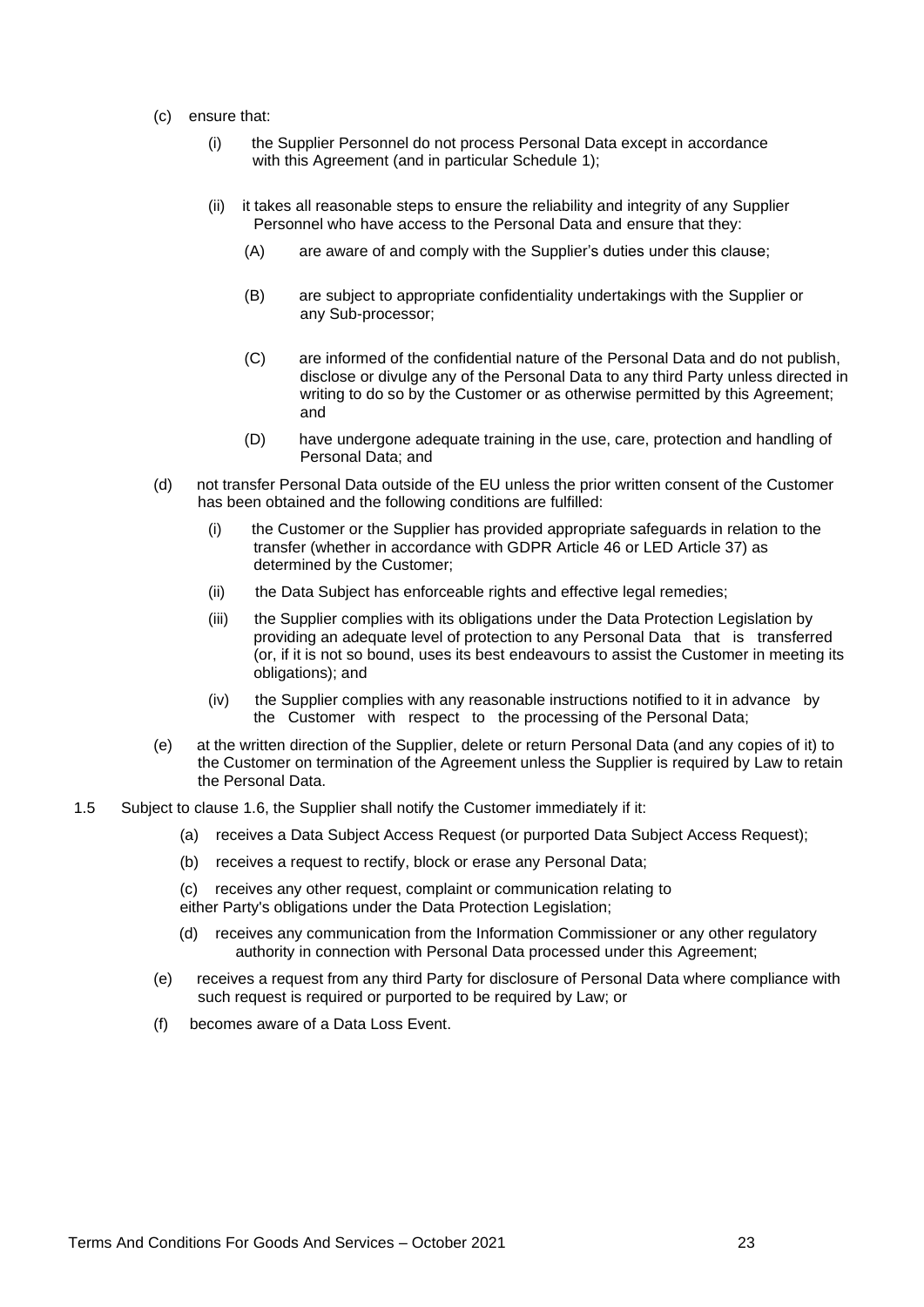- 1.6 The Supplier's obligation to notify under clause 1.5 shall include the provision of further information to the Customer in phases, as details become available.
- 1.7 Taking into account the nature of the processing, the Supplier shall provide the Customer with full assistance in relation to either Party's obligations under Data Protection Legislation and any complaint, communication or request made under clause 1.5 (and insofar as possible within the timescales reasonably required by the Customer) including by promptly providing:
	- (a) the Customer with full details and copies of the complaint, communication or request;
	- (b) such assistance as is reasonably requested by the Customer to enable the Customer to comply with a Data Subject Access Request within the relevant timescales set out in the Data Protection Legislation;
	- (c) the Customer, at its request, with any Personal Data it holds in relation to a Data Subject;
	- (d) assistance as requested by the Customer following any Data Loss Event;
	- (e) assistance as requested by the Customer with respect to any request from the Information Commissioner's Office, or any consultation by the Customer with the Information Commissioner's Office.
- 1.8 The Contractor shall maintain complete and accurate records and information to demonstrate its compliance with this clause. This requirement does not apply where the Contractor employs fewer than 250 staff, unless:
	- (a) the Customer determines that the processing is not occasional;
	- (b) the Customer determines the processing includes special categories of data as referred to in Article 9(1) of the GDPR or Personal Data relating to criminal convictions and offences referred to in Article 10 of the GDPR; and
	- (c) the Customer determines that the processing is likely to result in a risk to the rights and freedoms of Data Subjects.
- 1.9 The Supplier shall allow for audits of its Data Processing activity by the Customer or the Customer's designated auditor.
- 1.10 The Supplier shall designate a data protection officer if required by the Data Protection Legislation.
- 1.11 Before allowing any Sub-processor to process any Personal Data related to this

Agreement, the Supplier must:

- (a) notify the Customer in writing of the intended Sub-processor and processing;
- (b) obtain the written consent of the Customer;
- (c) enter into a written agreement with the Sub-processor which give effect to the terms set out in this clause such that they apply to the Sub-processor; and
- (d) provide the Customer with such information regarding the Sub-processor as the Customer may reasonably require.
- 1.12 The Supplier shall remain fully liable for all acts or omissions of any Sub-processor.
- 1.13 The Customer may, at any time on not less than 30 Working Days' notice, revise this clause by replacing it with any applicable controller to processor standard clauses or similar terms forming part of an applicable certification scheme (which shall apply when incorporated by attachment to this Agreement).
- 1.14 The Parties agree to take account of any guidance issued by the Information Commissioner's Office. The Customer may on not less than 30 Working Days' notice to the Supplier amend this agreement to ensure that it complies with any guidance issued by the Information Commissioner's Office.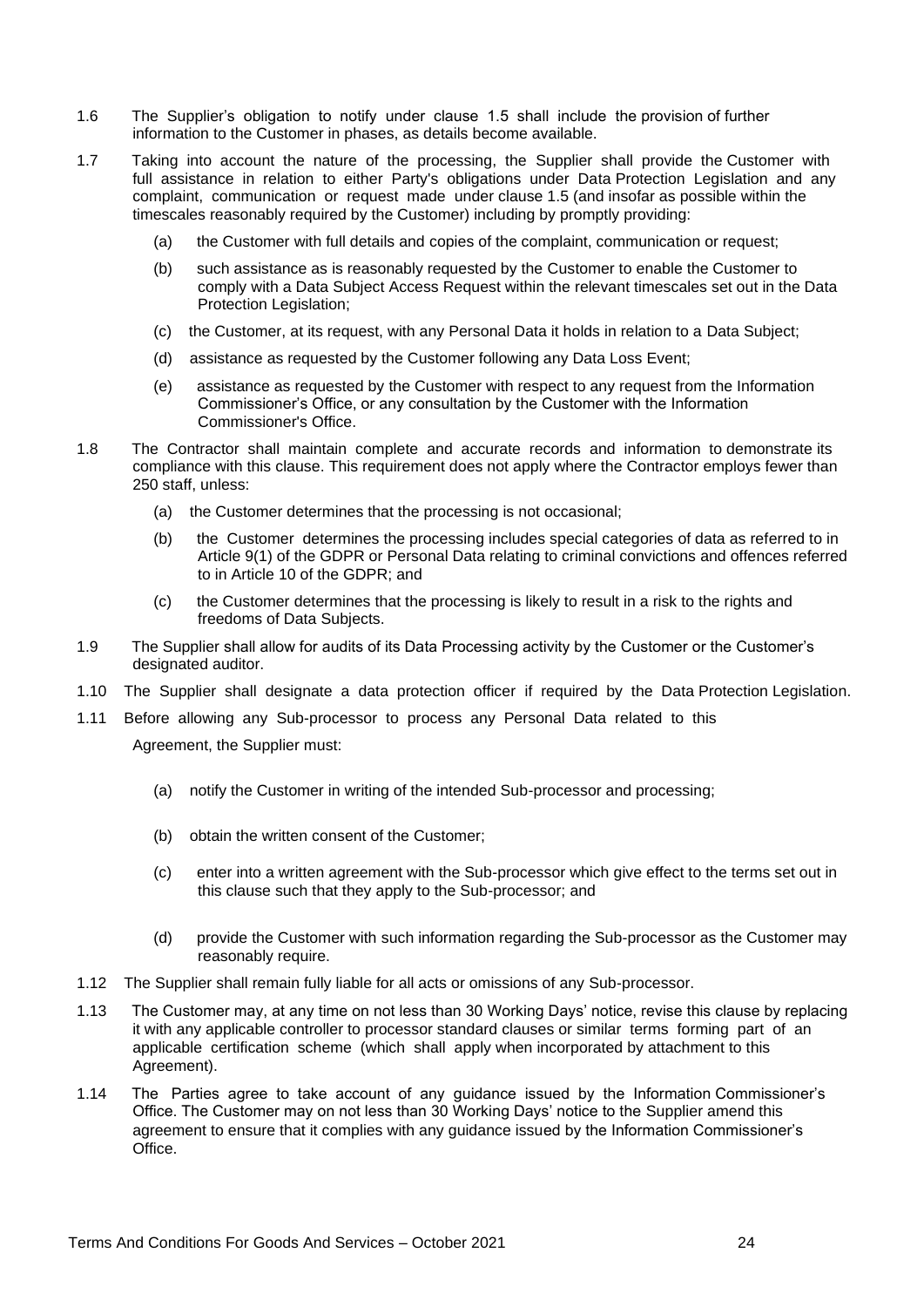#### **ANNEX A 2: Schedule of Processing, Personal Data and Data Subjects**

#### **Schedule [1] Processing, Personal Data and Data Subjects**

- 1. The Supplier shall comply with any further written instructions with respect to processing by the Customer.
- 2. Any such further instructions shall be incorporated into this Schedule.
- 3. To be completed before Contract commencement, if applicable

| <b>Description</b>                                                                                                                                                                    | <b>Details</b>                                                                                                                                                                                                                                                                                                                                                                                                                                                                                                                                                                                      |
|---------------------------------------------------------------------------------------------------------------------------------------------------------------------------------------|-----------------------------------------------------------------------------------------------------------------------------------------------------------------------------------------------------------------------------------------------------------------------------------------------------------------------------------------------------------------------------------------------------------------------------------------------------------------------------------------------------------------------------------------------------------------------------------------------------|
| Subject matter of the processing                                                                                                                                                      | [This should be a high level, short description of<br>what the processing is about i.e. its subject<br>matter]                                                                                                                                                                                                                                                                                                                                                                                                                                                                                      |
| Duration of the processing                                                                                                                                                            | [Clearly set out the duration of the processing<br>including dates]                                                                                                                                                                                                                                                                                                                                                                                                                                                                                                                                 |
| Nature and purposes of the processing                                                                                                                                                 | [Please be as specific as possible, but make sure<br>that you cover all intended purposes.<br>The nature of the processing means any<br>operation such as collection, recording,<br>organisation, structuring, storage, adaptation or<br>alteration, retrieval, consultation, use, disclosure<br>by transmission, dissemination or otherwise<br>making available, alignment or combination,<br>restriction, erasure or destruction of data<br>(whether or not by automated means) etc.<br>The purpose might include: employment<br>processing, statutory obligation, recruitment<br>assessment etc] |
| Type of Personal Data                                                                                                                                                                 | [Examples here include: name, address, date of<br>birth, NI number, telephone number, pay,<br>images, biometric data etc]                                                                                                                                                                                                                                                                                                                                                                                                                                                                           |
| <b>Categories of Data Subject</b>                                                                                                                                                     | [Examples include: Staff (including volunteers,<br>agents, and temporary workers), customers/<br>clients, suppliers, patients, students / pupils,<br>members of the public, users of a particular<br>website etc]                                                                                                                                                                                                                                                                                                                                                                                   |
| Plan for return and destruction of the data once<br>processing is<br>complete<br><b>UNLESS</b><br>the<br>requirement under union or member state law to<br>preserve that type of data | [Describe how long the data will be retained for,<br>how it be returned or destroyed]                                                                                                                                                                                                                                                                                                                                                                                                                                                                                                               |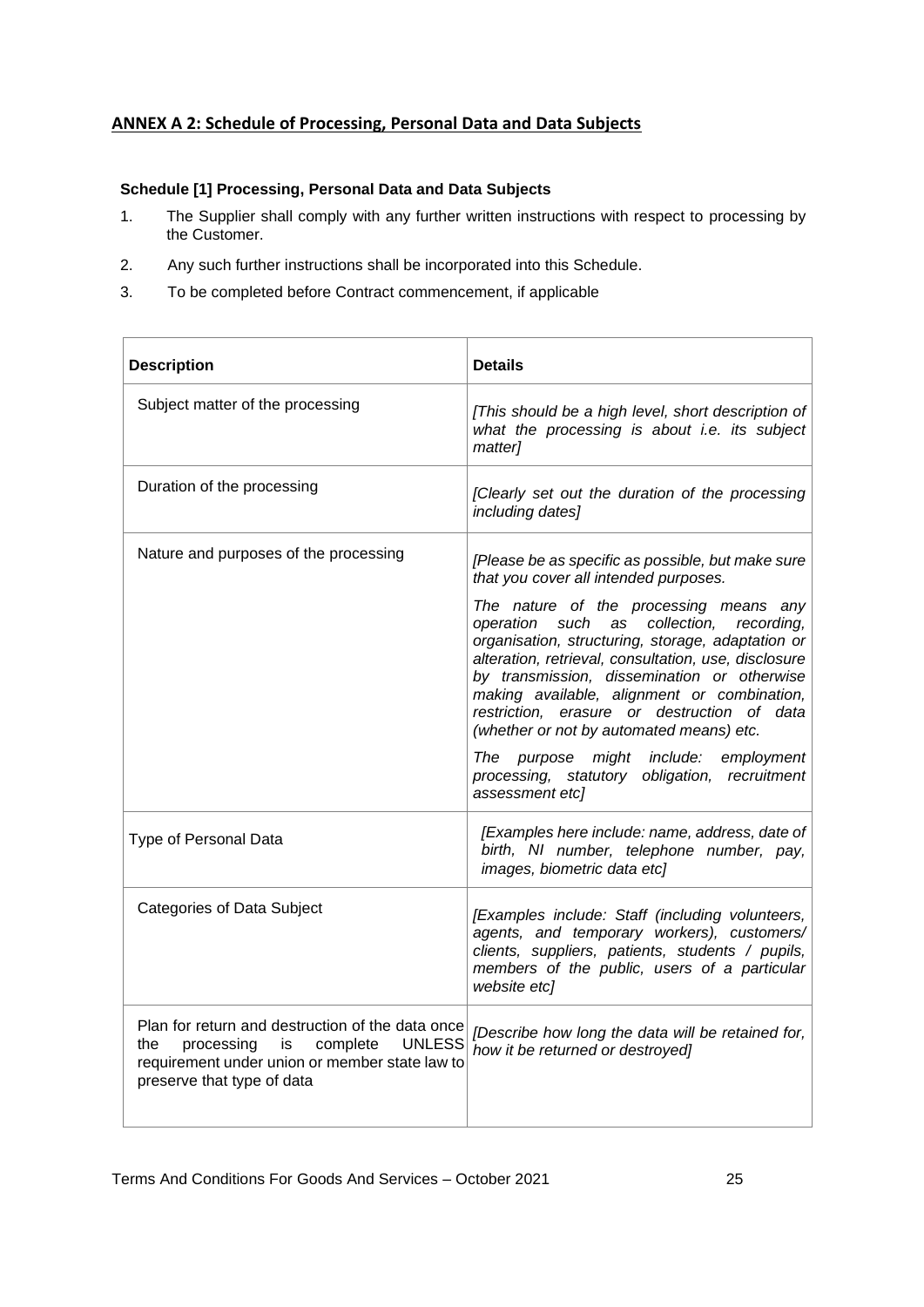#### **Appendix 1 - Change Control Following the Award of Contract**

#### **1. Introduction**

- 1.1. Where the University or the Supplier see a need to change either the Services or the Conditions of the Contract, the University may at any time request, and the Supplier may at any time recommend, such change only in accordance with the Change Control Procedure asset out at paragraph 2. Minor variations of limited and small value are permitted outside of this process, however any variation or extension of duties, scope, or those with any significant financial implications, should only be agreed through the specified process.
- 1.2. Until such time as a change is made in accordance with the Change Control Procedures, the Supplier shall, unless otherwise agreed in writing, continue to provide the Services as if the request or recommendation had not been made.
- 1.3. Any discussions which may take place between the University and the Supplier in connection with a request for change shall be without prejudice to the rights of either party.
- 1.4. In the event of any variation of the Contract, the Contract Price shall be subject to fair and reasonable adjustment to be agreed between the University and the Supplier. Any variation will have to comply with the requirements of Clause 18 and the rest of the Contract.
- 1.5. Any work undertaken by the Supplier staff which has not been authorised in advance by a change to the Contract or otherwise agreed according to paragraph 1 shall be undertaken entirely at the expense and liability of the Supplier.

#### **2. Procedure**

- 2.1. Where a request for an amendment is received from the University, the Supplier shall, unless otherwise agreed, submit to the University two copies of a Change Control Note (CCN) signed by the Supplier within three weeks of the date of the request.
- 2.2. If the Suppliers considers that the preparation of a CCN requested by the University would necessitate significant additional allocation of resources, the Supplier will notify the University accordingly and, on agreement by the University, the Supplier will make a proposal for a paid study of the cost and implications of producing the required CCN.

Terms And Conditions For Goods And Services – October 2021 26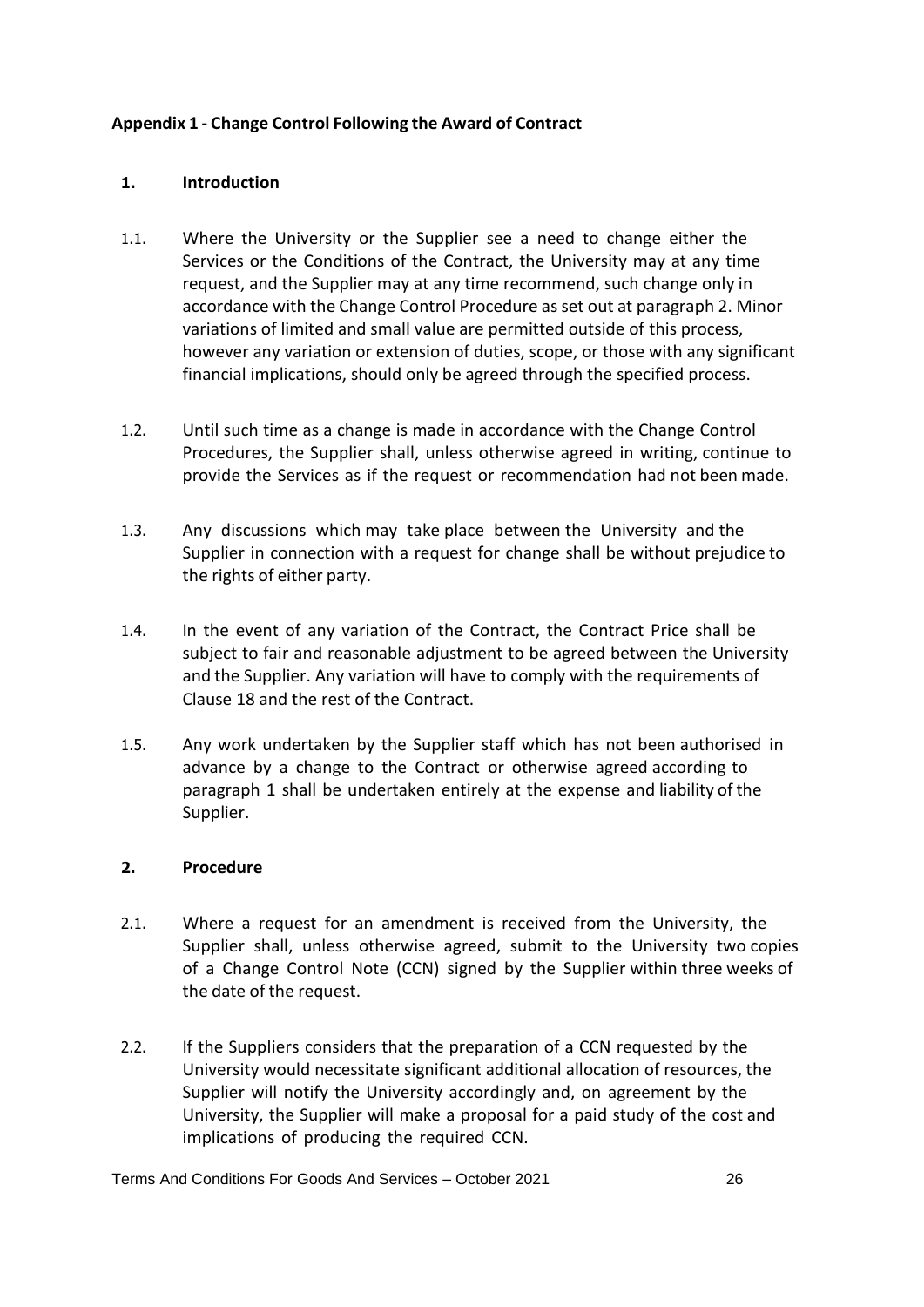- 2.3. A request to amend by the Supplier shall be submitted direct to the University in the form of two copies of a CCN signed by the Supplier at the time of such recommendation.
- 2.4. The CCN must include:
	- a) Provision for a CCN number
	- b) The title of the change
	- c) The originator and date of the request for the change
	- d) The reason for the change
	- e) Full details of the change including any specifications
	- f) The price, if any, of the change
	- g) A timetable forimplementation
	- h) A schedule of payments if appropriate
	- i) Details of the likely impact, if any, of the change on other aspects of the existing contract, including but not limited to:
		- The term of this contract
		- The personnel to be provided
		- The charges
		- The payment profile
		- The documentation to be provided
		- The training to be provided
		- Service Levels
		- Working arrangements
		- Other contractual issues
	- j) The date of expiry of the validity of the CCN, which shall usually be at least 10 working days from the date of submission;
	- k) Provision for signature by the University and the Supplier
- 2.5. For each CCN submitted the University shall allocate a sequential number to the